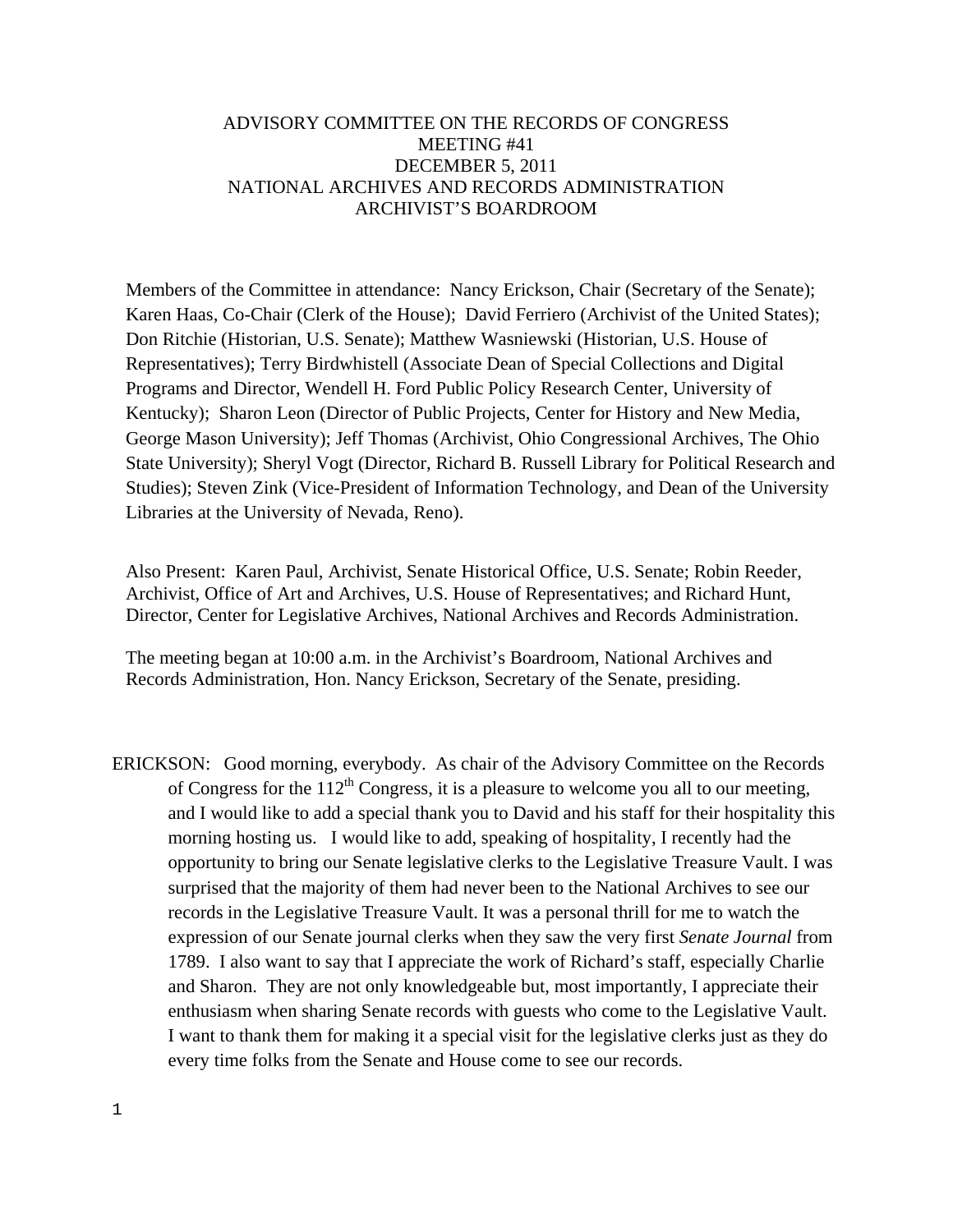David, your organization has been in the news of late and I know you'll be talking about that later. I am sure most of you have heard about President Obama's recent directive to executive branch agencies to begin making plans for the preservation of their electronic records and I have to say -- I think you all would agree with me -- that we have a special sense of pride in noting that Congress has already begun doing that. We are pleased that we are trailblazers for the executive branch on that front. Because the preservation of electronic records is much more complex than saving paper records, I have strongly supported increased training for Senate archivists, and I have encouraged Senate committees to add professional archivists to their staffs. I am very pleased to report that 75% of Senate committees are now dealing with the archival preservation of their electronic records. I am also very pleased with the progress of the Center for Legislative Archives with the development of a new electronic finding aid for records of the Senate and the House, and I look forward to their progress report on this issue during the meeting. I also want to thank the archivists and the Clerk of the House, Karen Haas, for their continued support for this project.

Recently I had the opportunity to participate in the  $10<sup>th</sup>$  Anniversary Luncheon for the CHARM Group, which stands for Capitol Hill Archivists and Records Managers. I was happy to meet their diverse members and learn something about the group's founding, and also to hear some of the challenges they face as ambassadors of record preservation. Several of our CHARM members are here today and I'm glad to extend a special welcome to them as well.

By the end of 2012, the Advisory Committee will be producing its Fifth Report to Congress as mandated when the committee was established. I look forward to overseeing the compilation of our accomplishments and our future goals. Each of the four preceding reports document the steady progress being made to bring the records of Congress under better archival control, and they demonstrate the important role of this advisory committee. I would like to propose the creation of a task force to prepare the next report, and I'll ask Karen Paul, Senate Archivist, to coordinate with me on the report's preparation. We will aim to have the draft available for the Advisory Committee at our next spring meeting. I now turn to Karen Haas, Clerk of the House.

HAAS: Thank you so much. I'd like to second the Secretary's greeting to the Advisory Committee. It's great to see everyone here today. I'd also like to welcome Jeff Thomas back to the table. Jeff is the archivist with the Ohio Congressional Archives at Ohio State University.

At this time I would like to discuss some of the activities that have been going on in the Office of the Clerk since our meeting last June. The House Office of the Inspector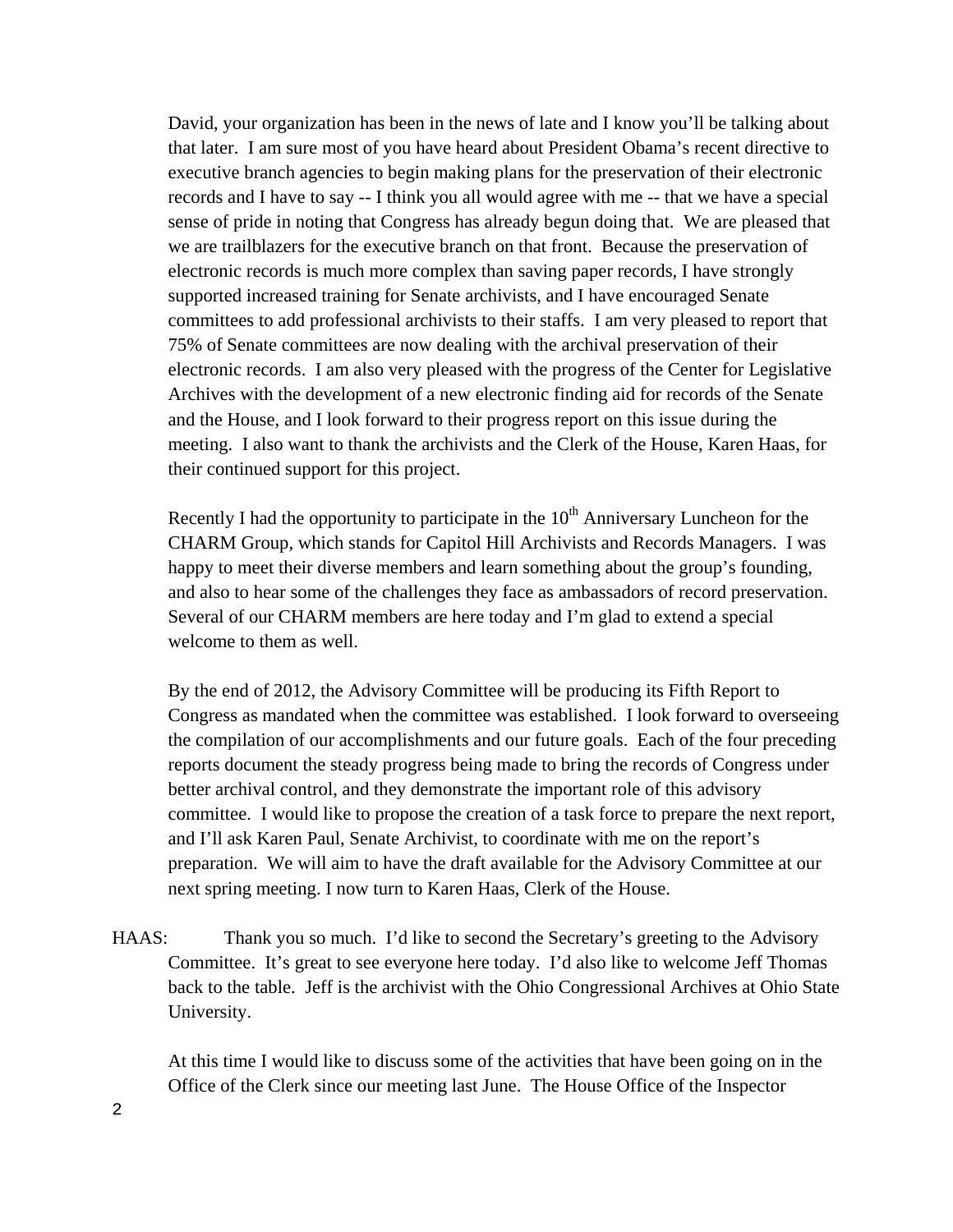General conducted interviews and issued a report regarding records retention and disposition practices in the House. The IG singled out the Office of the Clerks' records management policies and schedules as a model for the rest of the House and recommended that the House Archivists assist other House officers with their records management. We are already taking that advice to heart and Robin Reeder is working with other House officers to identify the records they create and make recommendations on their retention and disposition.

Now I'd like to ask our Deputy Clerk, Bob Reeves, to give us an update on *House Live*. As you know from past Advisory Committee meetings, *House Live* is a prominent feature on the Clerk's website that not only streams video of the House proceedings as they are happening but also archives the video which allows users to access information in short specific portions. Bob, could you give us an update?

REEVES: Thank you, Madam Clerk. Earlier this year we made a couple of changes to *House Live* that were software and hardware oriented. This would facilitate changes that we would make later in the year; one of which was a new video player. The significance of the video player is that it allows the user to not have to download any additional programs such as "Silverlight," and adapts to the platform used to watch the video. It also allowed us to provide the archived video to mobile devices such as iPads, and others. The other change we made early in the process was to add an advanced search feature that allows the user to search additional fields to narrow their search to get directly to what they are looking for.

Towards the end of April, we implemented a tool that the public will not see because it's internal only. It's a video clip tool. This tool allows Member offices to have staff watch the live stream of House floor proceedings and be able to clip -- through use of the tool – a one-minute, two-minute, or five-minute section. They then have an MP4 video that they can place either on their Members' website or on their social media site. At the end of September, we also updated the Clerk's House floor activities page. We improved the appearance of the page, included separate look-up functions for both bills and votes that had been introduced on the floor, and added the ability to download proceedings in an XML form. Our most recent change was in early October when we implemented a live H264 feed, which is the feed that makes the live transmission available on mobile devices. Going forward in the first quarter, we're looking to implement what we're calling a usability upgrade, which essentially simplifies and also maintains the enriched content.

HAAS: Thank you. At our previous meeting in June, I mentioned that our office has been tasked by the House Administration Committee to develop and implement a portal for posting committee documents. We are moving forward with this project. My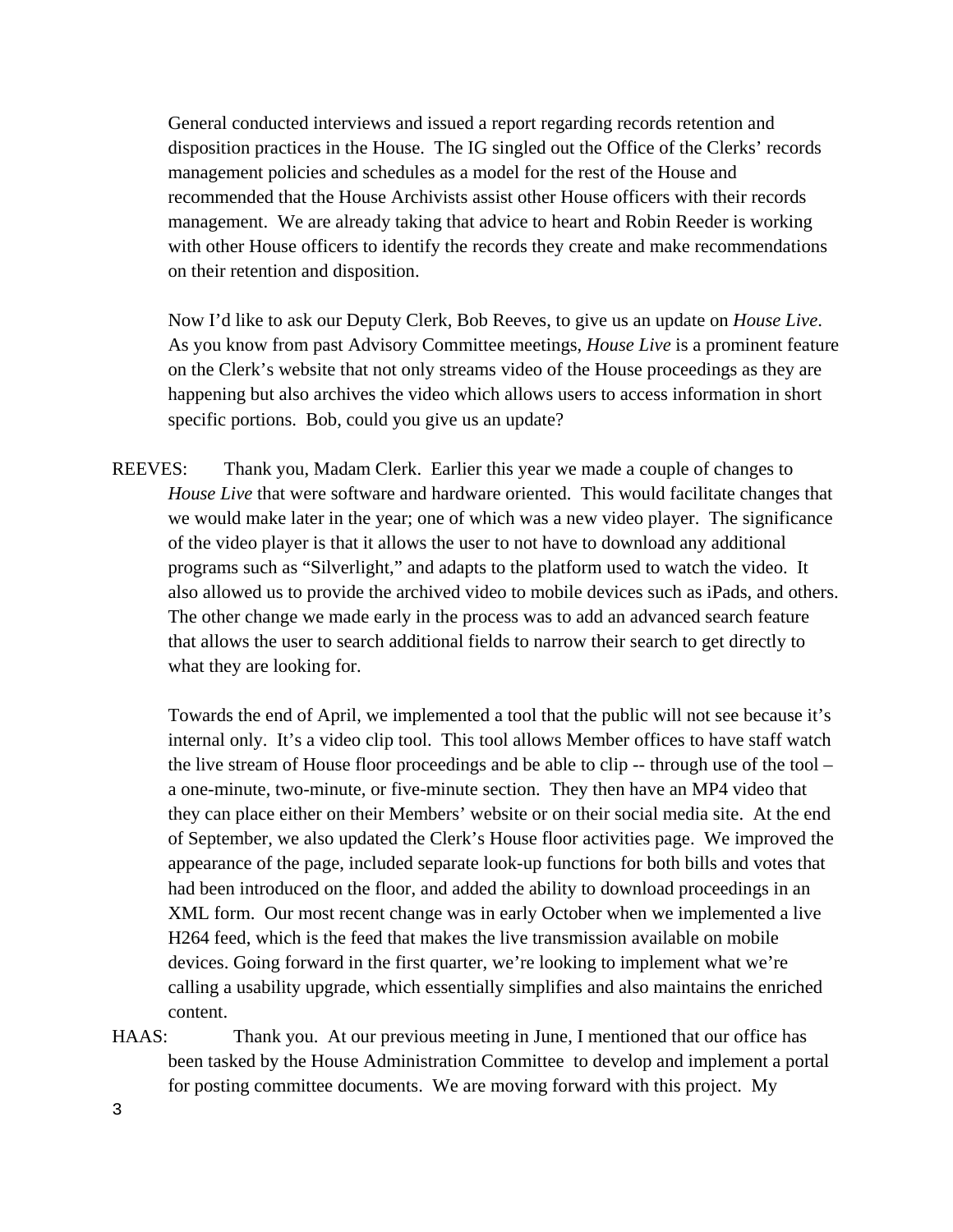archival staff has met recently with the IT staff to discuss the naming conventions for electronic committee documents. We also are continuing to expand our efforts to educate committee staff about best practices for records management and requirements to archive unpublished records under House Rule 7. In fact, as part of your handouts, we have included a copy of our new House Committee Records Management Manual. Prior to this manual, the last update was published in 2004. Records formats have changed considerably since then, especially with regard to electronic records. We have been working quite closely with the Center for Legislative Archives to make certain that committee records are captured and preserved whether they are paper or electronic. David, I want to thank you today for hosting us. It's always a pleasure to come down here to see the Archives and to remind us how well our records are being cared for. And, Nancy, thank you for organizing today's meeting.

#### ERICKSON: David?

FERRIERO: Thank you. Good morning, everyone. Welcome to the National Archives. It's nice to have you all here and, obviously, we should have chosen a larger room to accommodate the crowd. Next time we'll make sure we do that. As Nancy said we have been in the news a lot recently. Some good, some not so good. Let me focus on the good stuff first. First, historic for us, is the memo from the President on the  $28<sup>th</sup>$  of November. It requires the head of agencies to submit a report to me and the Director of OMB within the next 120 days with the agency's plan for how they are going to improve and maintain records management, especially concerning electronic records. This is the first acknowledgement to federal agencies regarding their responsibilities for electronic records. We're very excited about that, and to quote the most important paragraph: "When records are well-managed, agencies can use them to assess the impact of programs, to reduce redundant efforts, to save money, and to share knowledge within and across their organizations. In these ways, proper records management is the backbone of open government." That has been my mantra since my arrival and I'm really very pleased to see it in writing.

Also of significance on the legislative front, is that our oversight committee, spearheaded by Darrell Issa, has worked on a markup of a House bill to move the dead IMPA bill forward, which recognizes electronic records for the first time. For those of you who don't know, the 1996 Presidential Records Act was amended to acknowledge electronic records. The Federal Records Act has never been amended, so this is historic, and also has support from the Senate. In the *Washington Post* just yesterday I believe, there was a report on the National Declassification Center established by executive order in December 2009, with a mandate to review 400 million pages of classified content going back to World War I by December 31, 2013. We have reviewed 217 million pages so far,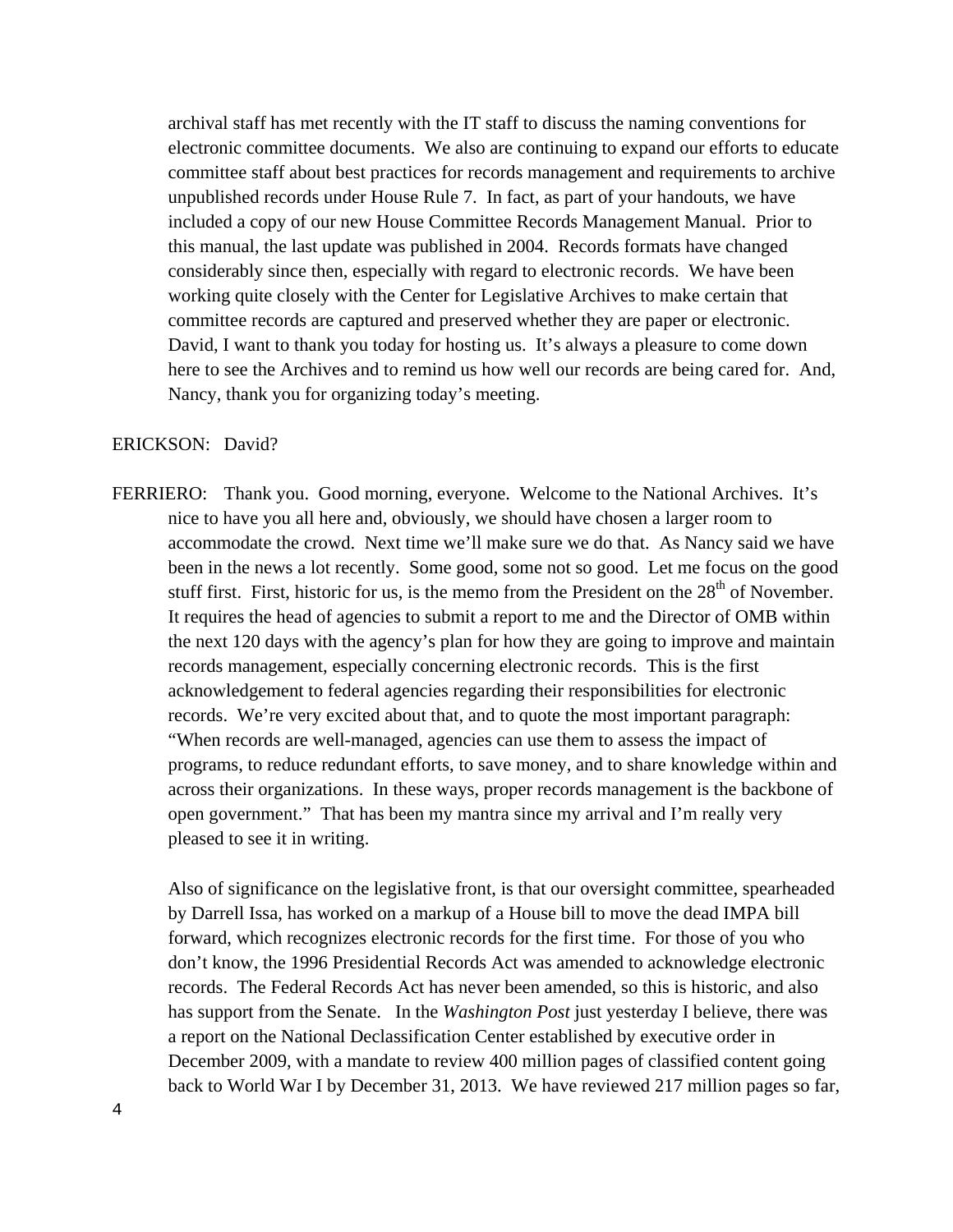80% of those have been cleared for release. I'm proud to say that they include the six oldest documents from 1917 and 1918, which contain the German formulas for invisible ink. If you go to my blog you will see facsimiles of these wonderful, wonderful documents. My favorite one has the formula and written down at the bottom it says in big letters, "Do Not Inhale." (laughter)

Other good news is our first research fellowship for the Center for Legislative Archives. This is an initiative funded by the Foundation for the National Archives aimed at promoting research in the records of Congress. Peter Shulman from Case Western Reserve is our first fellow working on a book version of his MIT dissertation, which was entitled "Empire of Energy: War, Environment, and Geopolitics Before the Age of Oil." He heavily used the Center records for his dissertation and we're very pleased to have Peter working with us as our first fellow. We have proposed that the Foundation support another year for the fellowship. I hope this is going to be a continuing program. The Board of Directors is meeting tomorrow morning and I expect a positive response from them.

We have been working very closely with the Office of Personnel Management to create, for the first time in history, the job description of Records Manager. If you can believe it, there is no such position in the federal agencies, which means that very often it's an assignment given to a fairly junior person, it's not a full-time job, not a well trained person, and not a high priority in the agencies. This is an opportunity for us to turn that around and create a family of jobs that recognizes the importance of records management. This is also very historic. That's the good news.

On the more challenging news front, we're dealing with a reduced budget, which has caused us to rethink how we do things. It's a nice dovetail with the transformation work that is going on in the new organization of the Archives, but it's also caused us to be super cautious about hiring, so we have instituted a hiring freeze requiring heads of units to look carefully at openings to see if there are other ways of accomplishing the job before hiring a new person to fill the postion. They will have to request to override the hiring freeze or go through a panel that we have established in order to hire a new employee. This is a strategy on our part to protect jobs, especially not knowing exactly what the budget situation is going to be in the future. We are still in our second continuing resolution which makes us nervous about the budget.

And for those of you who are paying attention to the employee viewpoints survey -- how people feel about working in the federal government -- we have finally succeeded in winning last place. We were second from the last when I arrived. We were tied for last place last year, and now we have succeeded in being dead last in that survey. Not, as you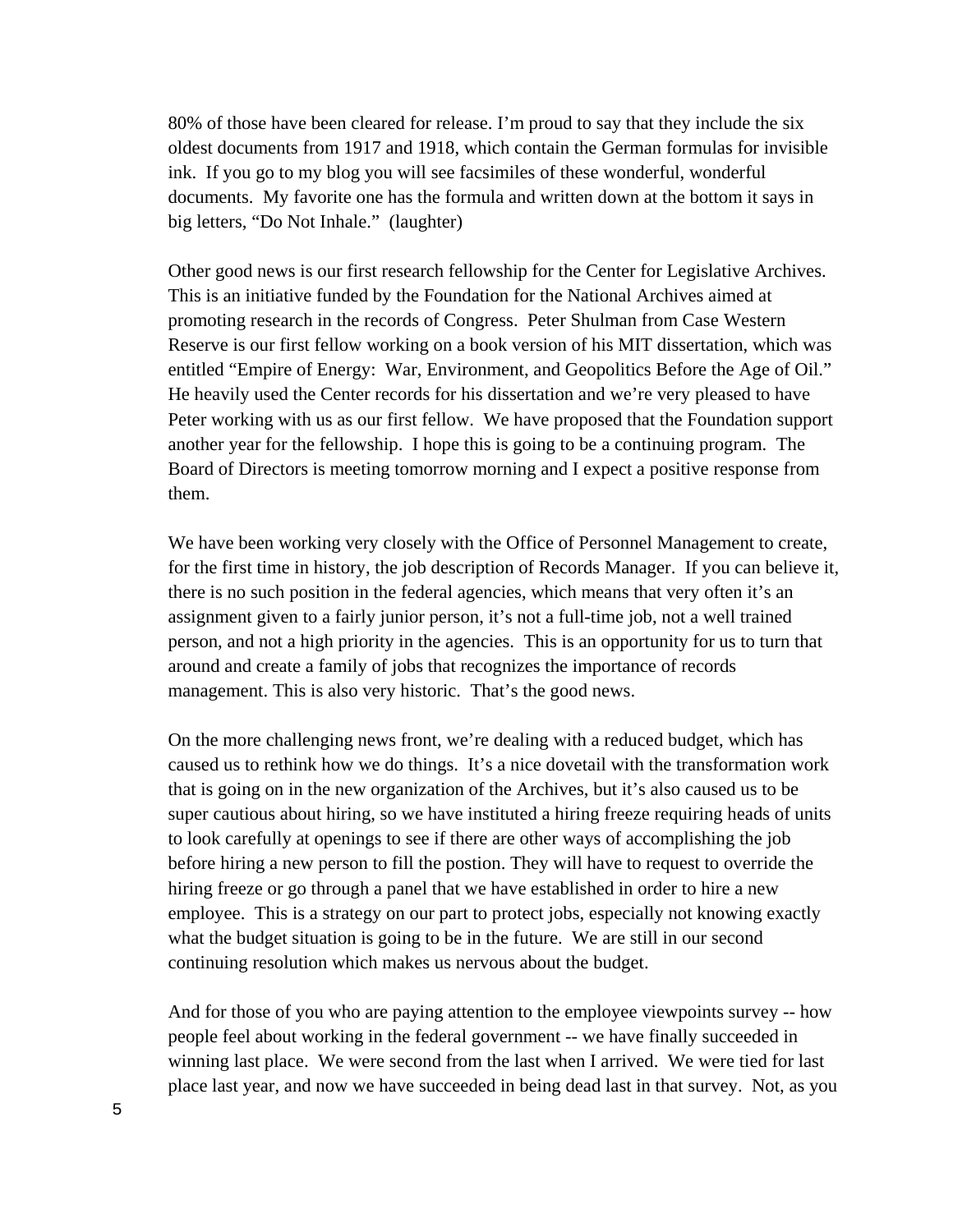might expect, where I want to be. The survey was administered around the same day we announced our reorganization. Some of the dissatisfaction is reflected in terms of the turmoil a reorganization creates, but we're very serious about taking these messages that we are getting from the staff to heart, especially in terms of creating opportunities for advancement -- and these are the hot buttons – rewards, and recognition for staff. I should point out, however; those bad marks do not reflect the Center for Legislative Archives' staff opinions.

HUNT: We get high marks every year. (laughter)

FERRIERO: So I'll stop there.

ERICKSON: Thank you. Next we need to move to the approval of the minutes of the last meeting on June 13. Could I can have a motion on the floor?

HAAS: I'll make a motion that we accept the minutes.

ERICKSON: Second?

FERRIERO: Second.

ERICKSON: So moved. All in favor?

GROUP: Aye.

- ERICKSON: Nays? Hearing none, the motion is approved. Next, Karen, would you share your report?
- PAUL: Yes. I'd like to bring you up to date on our efforts with electronic records. We continue to devote every available resource to the accessioning and description of digital records, and encouraging committees to continue with these efforts or, if they have not started, to begin the process. In June, 70% of committees were processing electronic records, and currently we are at 75%. This 5% change represents one of the A-list committees that suddenly decided to begin processing electronic records after a two year lobbying effort with this particular committee.

We are hearing that some of the committees who do have archivists engaged in processing electronic records are finding that the backlogs are too great to handle. They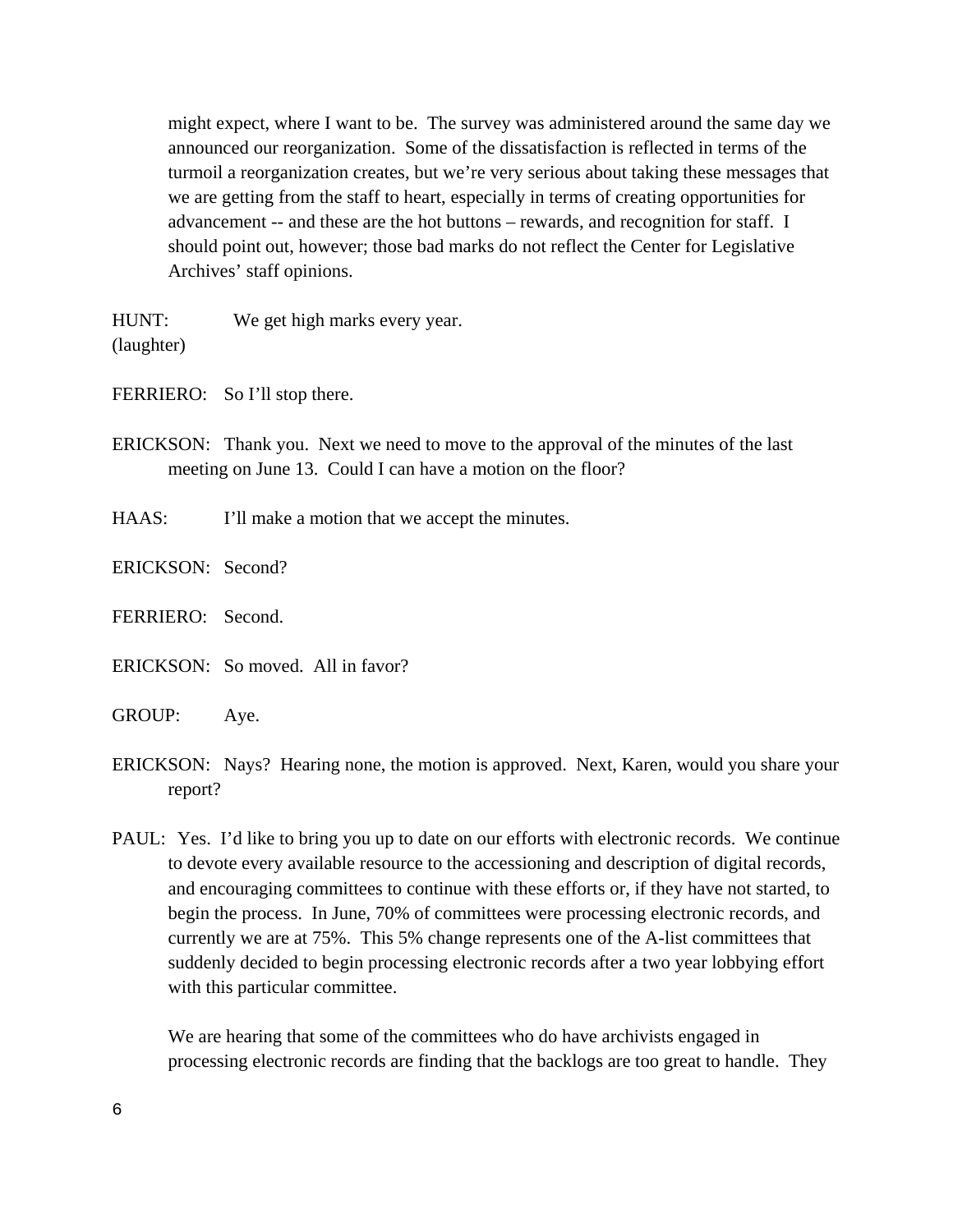are able to work with the electronic records as they go forward, but to deal with the backlogs of records has become quite a project.

So consequently, we did resort to Plan B and our office has volunteered to help the committees with their efforts. Committees that do not have archivists are simply turning their electronic records over to our office to process. I'm pleased to report that we have a hands-on opportunity that has rendered some valuable insights about staff recordkeeping. For example, over the summer, scrutinizing staff e-mail accounts for purposes of description, we discovered some unusual gaps, which seem to indicate that staff were not really totally aware of how to use the Outlook archive folder function. We were then able to address this by providing some targeted guidance. Whether or not people follow the guidance is up to them, but it really shows that we do benefit from committees having professionally trained archivists. Trained archivists are able to make sure that committee staff understand these processes, whereas that kind of simple basic task is frequently overlooked by IT-focused staff. Working with these backlogs has also allowed us to refine our description of digital records and we continue to make progress in that area. I want to thank Allison White and Elisabeth Butler who have contributed most heavily to this effort.

Growing use of mobile communication devices throughout the Senate and, in particular, the committees has led us to produce a checklist designed to help staff archivists locate records. This checklist is designed to be used when staff departs as part of their exit interview. This idea was inspired by the Collecting Repositories Electronic Workshop Group (CREW), which met in conjunction with SAA in August. With having to look for electronic records in various places, we also turned our attention to classified records. One of our committee archivists raised questions about the appraisal of these records and this resulted in the creation of an appraisal chart that security officers and archivists can use to identify the historically valuable classified records, which are handled on an item by item basis. The level of control is more complicated than just archival control. It's item by item. Hopefully we are helping staff to archive the hundreds and hundreds of cubic feet of classified records created by the Senate each year, and to really focus on those classified documents that have enduring value. One of the things in particular that we are concerned about is making sure that staff notes taken at classified briefings end up in the collection. We also updated our pamphlets that we use in committee and office briefings. You have copies of those.

The Next-Generation Finding Aid Taskforce finished its work in June when the report was accepted at the last Advisory Committee meeting. This led to a descriptive tool taskforce, to look at system requirements for descriptive software. It looks like Archivist Toolkit (AT) is already a popular software choice. The taskforce will also investigate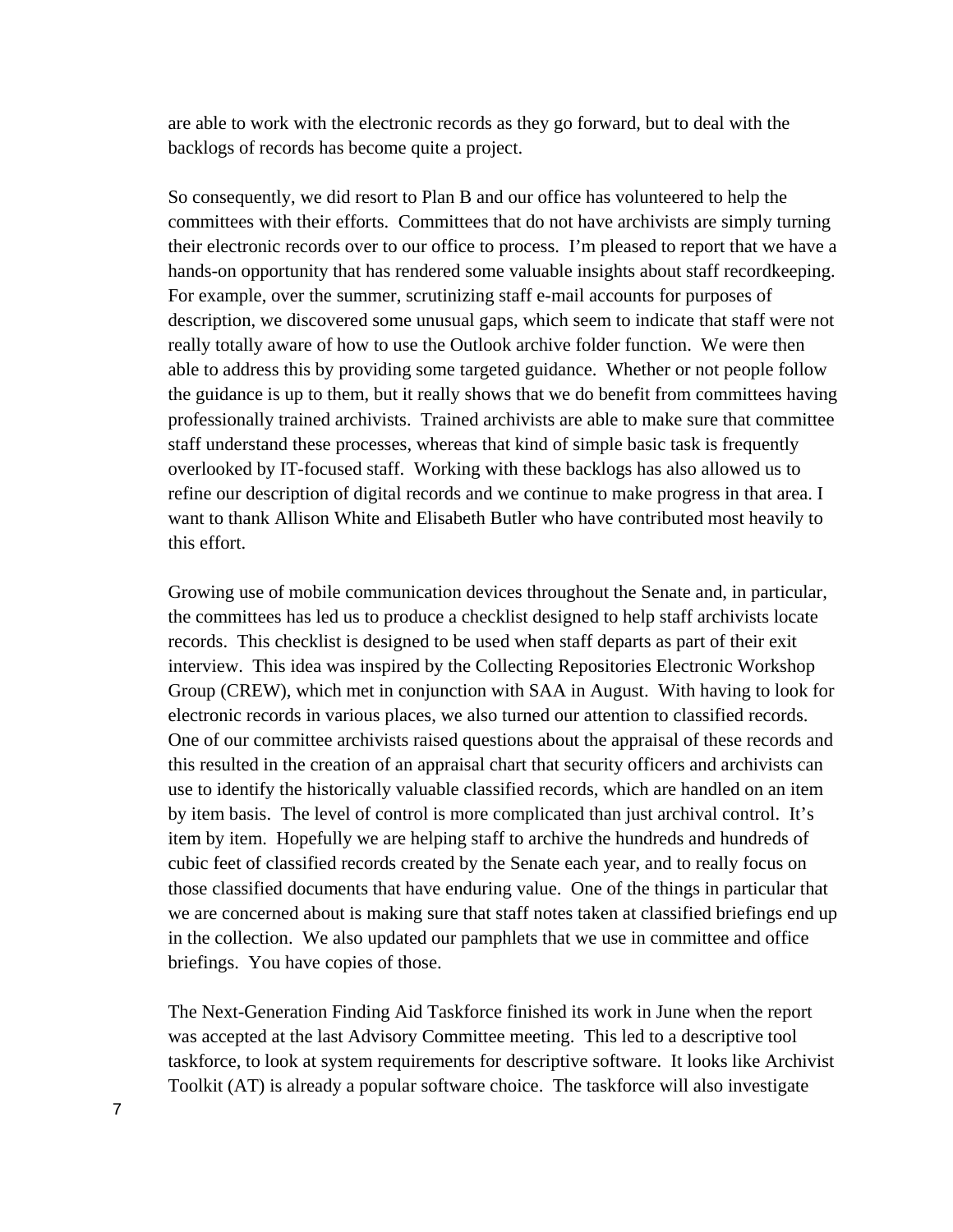shared metadata schemes and figure out workflow, and will be headed by Jacqie Ferry from the Center for Legislative Archives. We have had one planning meeting with a working meeting scheduled for tomorrow. The Senate recently has been approved for Archivist Toolkit software. When we met this past June, we didn't think we were going to be approved to use it, but we have it now and are beginning to evaluate its usefulness, and determine how it would fit into an overall workflow between us and the Center. We understand it has great potential benefits in a shared database, particularly in the biographical history area. We are finding in electronic files so much staff crossover from House to Senate, and from Members' offices to committee offices, making the electronic records we are seeing an amalgam of almost the whole congressional community. We think AT will help standardize access terms. It will help us greatly to link different accessions. We can get multiple accessions from one individual and also to link changes in committees and sub-committees names as they evolve.

And I think finally, and most importantly, we expect AT to give us all collectively the ability to present our collections in ways that we want to present them, and will create the path that will allow us to link our description with universities and historical society repositories. We hope that the Center for Legislative Archives will obtain Archivist Toolkit soon since we've all been recently trained in its use, so we can begin to look at the potential workflow that might evolve.

I want to bring you up to date on our IT initiatives. The large file transfer is up and running. We are transferring electronically our series descriptions to the Center. The new loan form has been approved which will allow the Senate to use barcodes to track loans and we're planning to roll that out in the next few weeks.

Our Senate archives server is on hold at the moment for a couple of reasons. We're hoping that the IT position at the Center will be filled. We'd like to have that filled before we move ahead with that project and the determination of other requirements of the Congressional Records Instance in ERA. We do have a systems requirements document finished, but processing the backlog of electronic records has taken precedence in our office right now. We need to keep up momentum and pressure on the remaining committees to participate.

For Members services we are working with the eight members who are retiring and have pulled together a closing office notebook for them. We are pleased to report that Vice President Biden, after several years of negotiating, recently announced his selection of the University of Delaware as the repository for his Senate papers. For new members offices, we held a brownbag meeting that Nancy hosted and we rolled out the office Archives Toolkit and distributed copies to all administrative managers. This has helped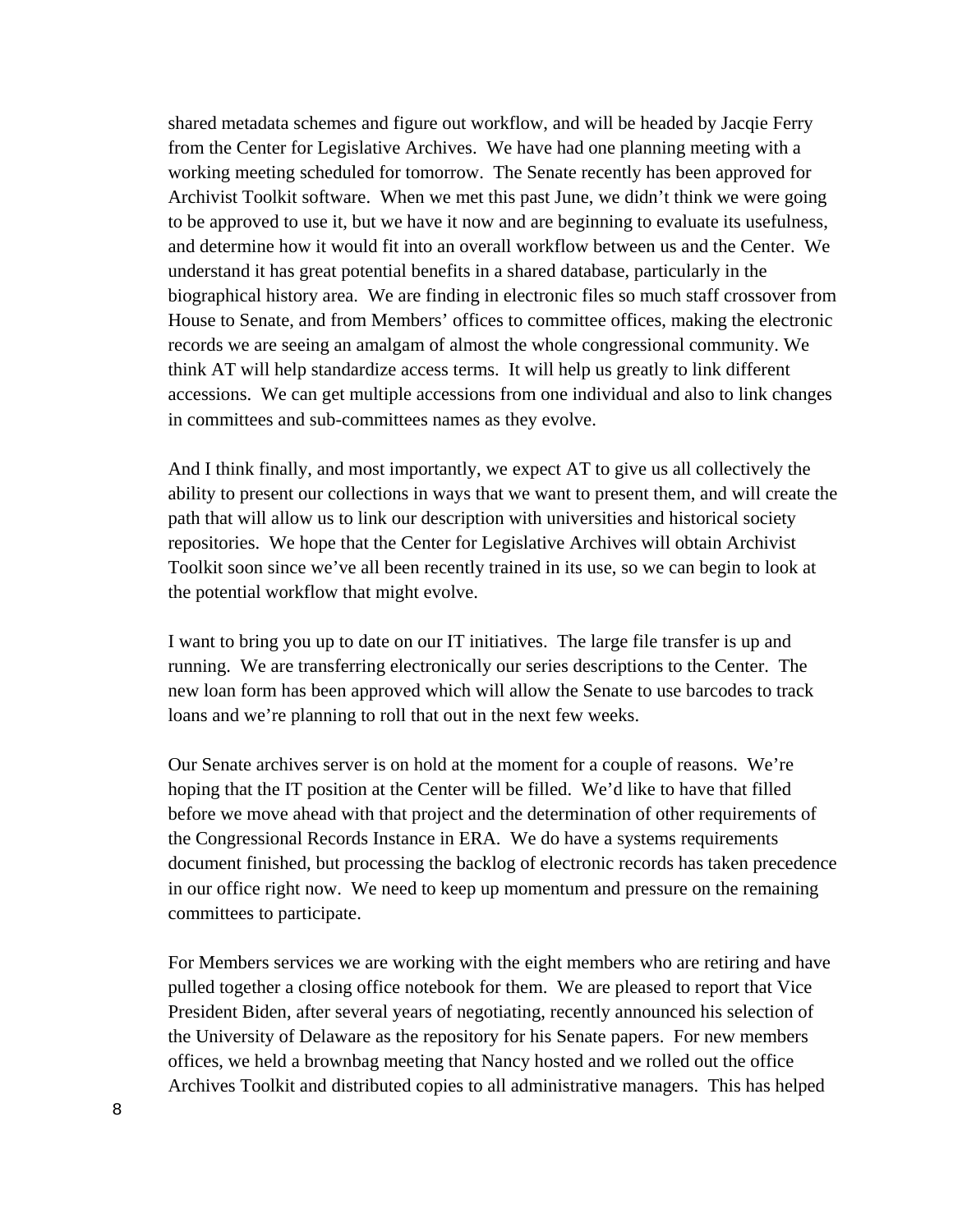raise awareness of our programs and services and we're experiencing an uptick in calls from Members offices. We do note one trend in the offices that are closing. In the last Congress, and also in this Congress, we have noticed a real concern about preserving electronic files. They seem to equate this with distributing information to the Internet so there's a heightened concern on their part with preserving all of the electronic files, and an awareness of who is going to access them.

Another project that's underway is working with the staff of the Joint Select Committee on Deficit Reduction. When we learned that we would be handling the archiving of their records, we moved quickly to buttonhole the staff and we were successful in getting their attention through the help of the Secretary's office. In fact, we were making contact before there was hardly any staff on board. We were waiting for them when they walked in the door. As we meet today, the committee is packing up its paper records, but most of the archive is digital and our office will be handling all of that as well. That's another big digital project coming.

We hosted the second Congress Week/Constitution Day celebration in September and were really happy to have the Stennis Center partner with us on this particular event. They provided speakers for the panel. Don Ritchie, Senate Historian, led the panel discussion. The Stennis Center also provided a wonderfully graphic cake, which you can view on the ACSC website.

And to conclude, this was a year of anniversaries. The Society of American Archivists  $(SAA)$  celebrated its  $75<sup>th</sup>$  and the Congressional Papers Roundtable (CPR) celebrated its 25<sup>th</sup> anniversary at SAA in August. I was honored to do an oral history on SAA and participate in the CPR panel discussions, which were organized by Sheryl Vogt's deputy, Jill Severn, who did a wonderful job emceeing that whole day. The CHARM Group has also celebrated its  $10<sup>th</sup>$  year anniversary and I want to especially thank our Photo Historian, Heather Moore, for making our event happen; and I have to point out it was not a brownbag it was a catered luncheon. (laughter)

- ERICKSON: Nothing but the best. Does anybody want to share with the group the plans of our eight retiring senators -- the status of their decisions on designating their repository?
- PAUL: All but two have designated repositories and we're continuing to meet with the final two who have not decided. This is where we're discovering the issue and problems with archiving electronic records. If a repository is not successful getting the electronic records then you are not going to be getting the heart of the collection. There's also a tendency, especially for younger members departing, that they want to take their electronic records. It's easy for them to do so. You need the repository to come forward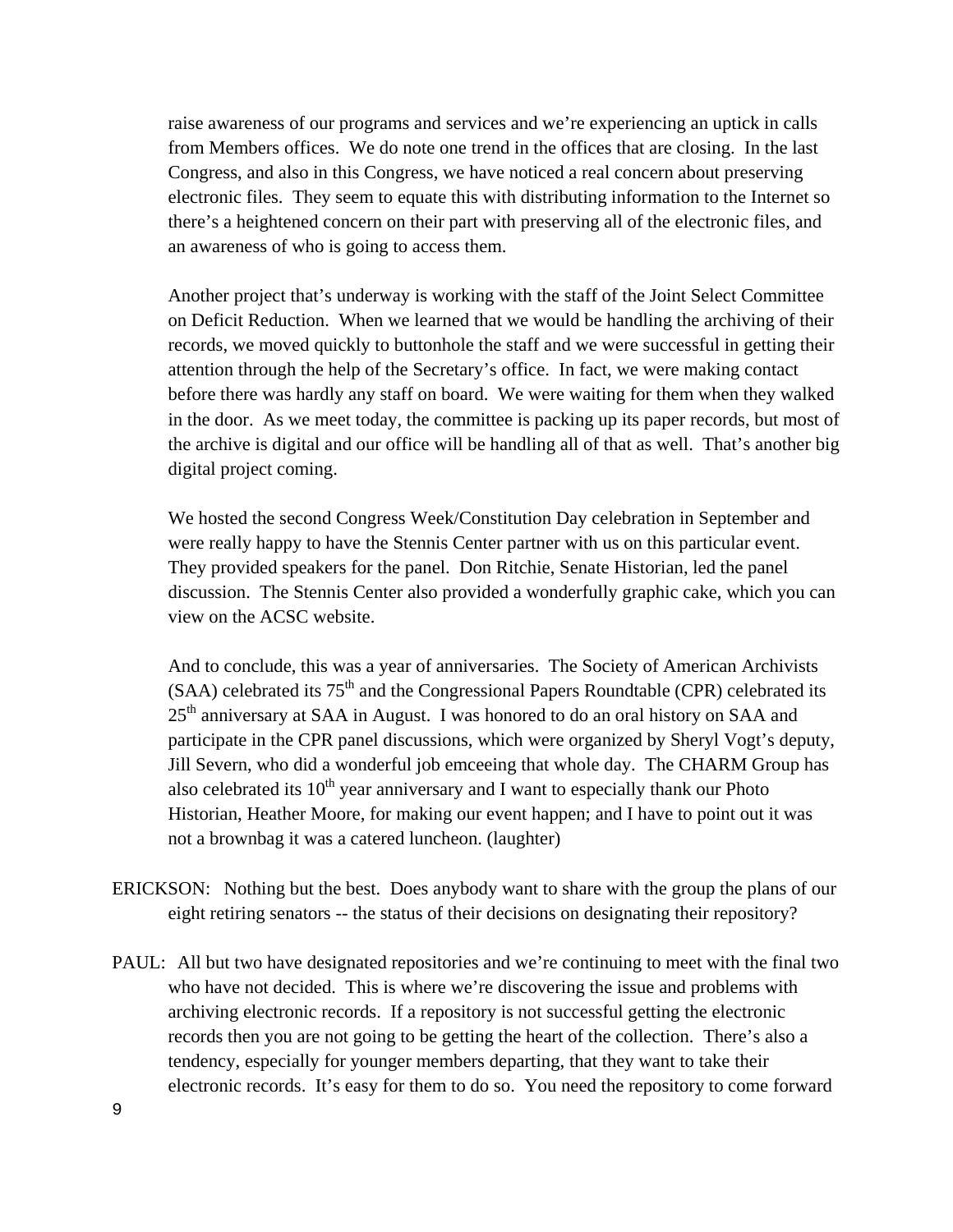and say they are going to take the responsibility of preserving their electronic records over the long-term." This really is an issue.

- ERICKSON: Anybody have any questions, comments?
- FERRIERO: Yes, just curious; of those six that have been placed, what role do you play in determining the readiness of the institution to accept the records?
- PAUL: We provide as much background as we can about the records they should be donating so when they meet with the respository staff they know what questions to ask and what to look for. But in terms of determining their readiness, there really isn't a role for us. We can't certify a respository. All we really can do is inform the Member to pick a large institution with a track record. And still, even though some of the institutions are good, and it's better than it was four years ago, there are institutions that just aren't ready to accept the records and are not able to give that assurance to a Member.
- RITCHIE: We can give them bad examples of Senators who gave their papers to their Alma Mater and those papers are still in boxes in the basement of the library because they've never been processed or opened.
- VOGT: I would like to comment on that. I would say the profession has tried to do something about that through the Congressional Papers Roundtable (CPR) and also the Association of Centers for the Study of Congress (ACSC) by saying what kind of repository a Member should be looking for. It's a matter of trying to educate the Members and it's difficult. It's something that has been the focus of these organizations for quite some time. Some publications have been written about this and tried to address the issue, but it's still difficult to get to everyone.
- FERRIERO: The question was triggered by my experience in academic research libraries with the great variety in control of electronic records within their institution.
- PAUL: We had a really interesting instance with the University of Delaware in that regard. There have been several instances where staff fight over who has control of the electronic records trying to decided whether it should be an archival unit or a separate IT unit. It is just part of the evolution. We all have to learn to work together as teams on these issues.
- BIRDWHISTELL: I was in a meeting in Kentucky just last week and some of this came up because the congressional collections are being scattered throughout the regional comprehensive universities, and I brought it up to other deans of libraries about the need to focus on the users and the researcher's needs because you can't do anything about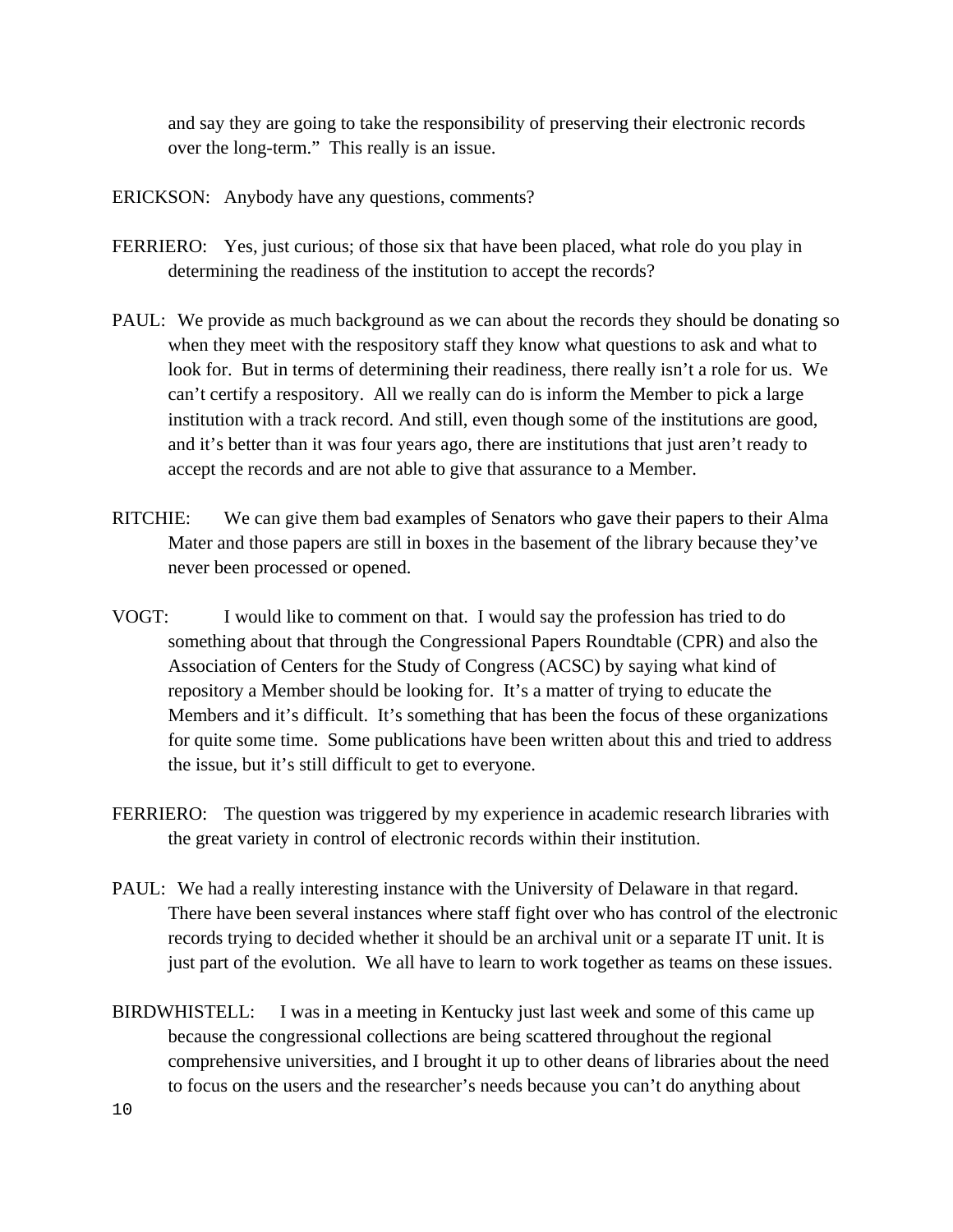saying where collections are going to go. That's not our business, but I think we can do more. I know Karen has tried to do this for years, as well as others, to make sure that we focus on the needs of the researchers and how they are going to get to this information. I'm going to take another crack at the University of Kentucky where we are making some fairly good progress on the data collation side. If we can get that up and running then I think we need to offer a partnership to smaller libraries who aren't able to do that mainly for the benefit of the researchers. It won't do us any good necessarily but I think that's one of the things we're going to have to do until this sort of shakes out and everybody has that capability because we are going to have a gap for hundreds years yet.

### PAUL:That's true.

- ERICKSON: I think that's happening even at the national level. At the preservation conference you mentioned, that was a recognized need for LOC, the Smithsonian, and the Archives to start partnering on these issues.
- ZINK: I have a question and I think we talked about this at the last meeting about correspondence and the digitization that takes place within the congressional offices, and the various systems that may be used, and the difficulties downstream. I know that doesn't strictly fall under your purview, but is falling under the purview of the recipient institutions given some of the proprietary nature of the digitization methods. Is there an attempt to educate staff that there is not uniform digitization software across all offices?
- PAUL: No, and the House and Senate differ also. I think in the Senate there are four approved systems. Robin, how many you have in the House?
- REEDER: Actually, I think it's four as well. There are two main ones, which are IQ and Capitol Letters.
- PAUL: In the Senate, our people contract with the vendors for specific downloads in specific formats, and for the correspondence systems they are required to download them in a particular format. So we have an ASCII flat file. We provide the code to the university that receives the records. It is then up to the university to look at that format and decide what components of that format they want to activate and move into a system that they are using. That is very uniform. That is very standardized in the Senate. Those systems are very complicated relational databases and it's really the only way to transfer it into a format that's usable. Our people actually, when that download occurs, put it into an access database to run the check on it so that's one possibility. But there is something like 28 data fields in this format. I don't think you would want all of those fields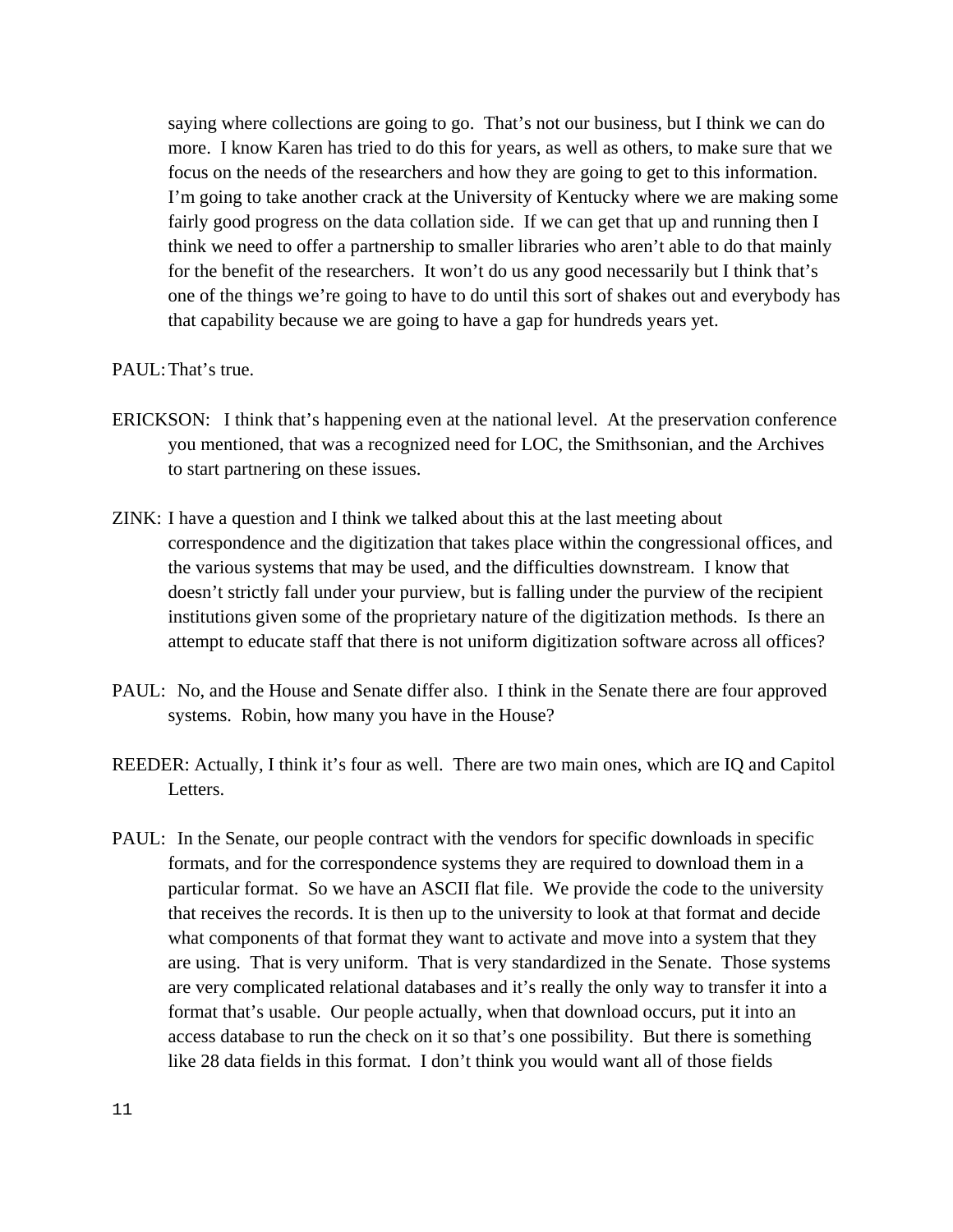activated. You would need to select the half a dozen or so that you would want to be part of a database.

- ERICKSON: Don, just to return to you briefly, you had mentioned one of our retiring members is undertaking an oral history program with their staff and you had mentioned the Mitchell Center. Would you talk about that?
- RITCHIE: Yes, the Mitchell Center has just posted a very impressive series of about 100 to 120 oral history interviews that were videotaped and audiotaped with a cross-section of people, including a former Secretary of the Senate and Sergeant-at-Arms, and others who worked for Judge Mitchell. Full transcripts are available online. It's a model project and we are actually working with some of the outgoing Senators right now in working out systems like this. The largest senatorial oral history was with Senator Ted Kennedy, an organized project through the University of Virginia. That one was so big that it doesn't serve as a model for many of the other offices, but the Mitchell Project I think is going to stand up very significantly, and it certainly matches with the Bob Dole and Howard Baker collections. A number of others are becoming important components of these Center collections, such as Ina Caro, who is the chief researcher for Bob Caro, said that when she goes to look at a modern senatorial collection, the first thing she asks is, "do you have oral histories?" She said those are the roadmaps to the collection. Otherwise, it's 30,000 cubic feet of material and there is no way to really tell where to start in the process. I think we are seeing this happening now with more and more of the retiring Senators considering doing oral histories.
- PAUL: We have two other retiring senators who are conducting oral histories with staff at this time.
- ERICKSON: Thank you, Karen. Robin?
- REEDER: Thank you. I just wanted to catch everybody up on what's been going on in the Clerk's office since the last meeting in June. It's been a quite busy first session of the  $112<sup>th</sup>$  Congress. The archive staff of the Office of Art and Archives has been attending training sessions on Archivist Toolkit and we successfully have it up and running on our computers so we are not only prepared, but also have been using it. Alison Trulock of our staff has been spearheading this effort and has been busily entering information, and also using it for current records that we've been receiving. The software is really versatile and has a lot of useful components to it. We've been using it as well for our own internal use and have a staff member from our office working with photographs. He's been in charge of bringing together the photographs from the Historian's office and the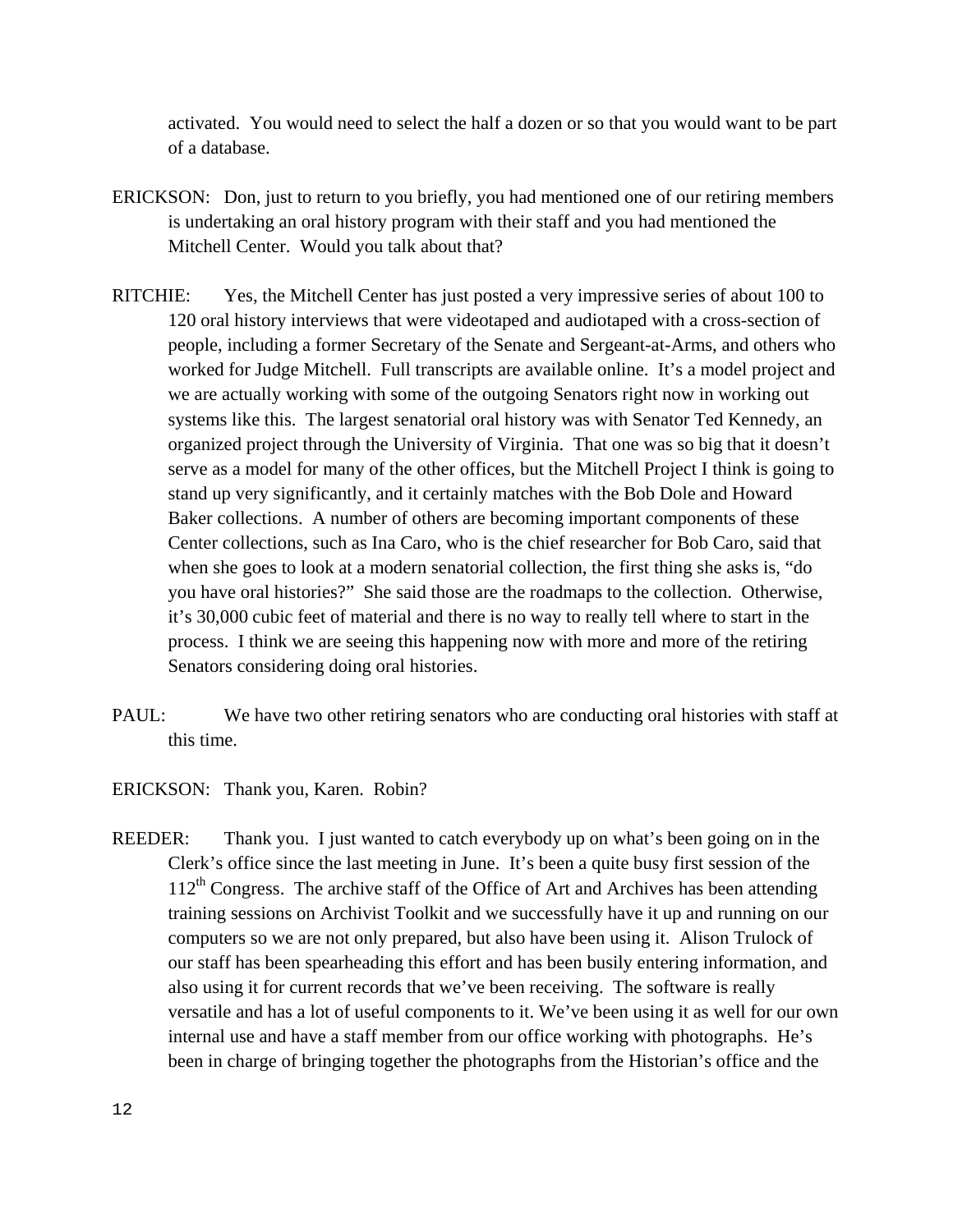curatorial part of our office, as well as the archival part of our office, and entering that information into the museum system software that we have within our offices.

We are also happy to announce that we have about 3,000 boxes of orphan records that are coming down to the Center for Legislative Archives this week. With the change in party leadership, I think a lot of records that have been stored in other spots have been found. They are from previous Congresses so they will be coming to the Center. I know that space is an issue for the Center as it is for everybody, so hopefully down the line we'll have a solution to the space issue.

Our big news is the Records Management Manual that the Clerk told you all about. Literally they are hot off the press. The committees don't even have them yet. (laughter) We're very excited about the publication. It's much smaller than our previous manual, which I think will be good for the staff in terms of absorbing the electronic records guidance. The Center worked with us on the language for the manual and we hope that it'll be a lot more user-friendly for the staff and they'll be able to understand the language in it a lot easier.

Also, we have been working very closely with the offices that have announced that either the Member is retiring, has resigned, or has announced they are running for other offices. We have been proactive about contacting them through the Clerk's office and meeting with them to start them thinking about a repository for their personal papers. We're trying to keep on top of that so that the offices have time to figure out what they'll be doing with their records.

I do want to announce that the curatorial staff of our office will be installing an exhibit in the Cannon Rotunda early next year on Capitol souvenirs. You'll have to come by the Cannon House Office Building to look at that. In mentioning oral histories, Matt, would you talk about your 9/11 website that you all created?

WASNIEWSKI: This year, for the  $10<sup>th</sup>$  anniversary of 9/11, we conducted interviews with about three dozen House staff including everyone from pages to officers of the House, Father Dan, Charlie Johnson, people who had memories of the day but also could reflect on the larger meaning of those events for the institution. We launched the page September  $6<sup>th</sup>$  and have received great feedback. It will be an ongoing project. When we do interviews with people who have worked in the House for 20 or 30 years, the 9/11 questions will be a component that we'll ask during those interviews. So we'll be adding to the page over time.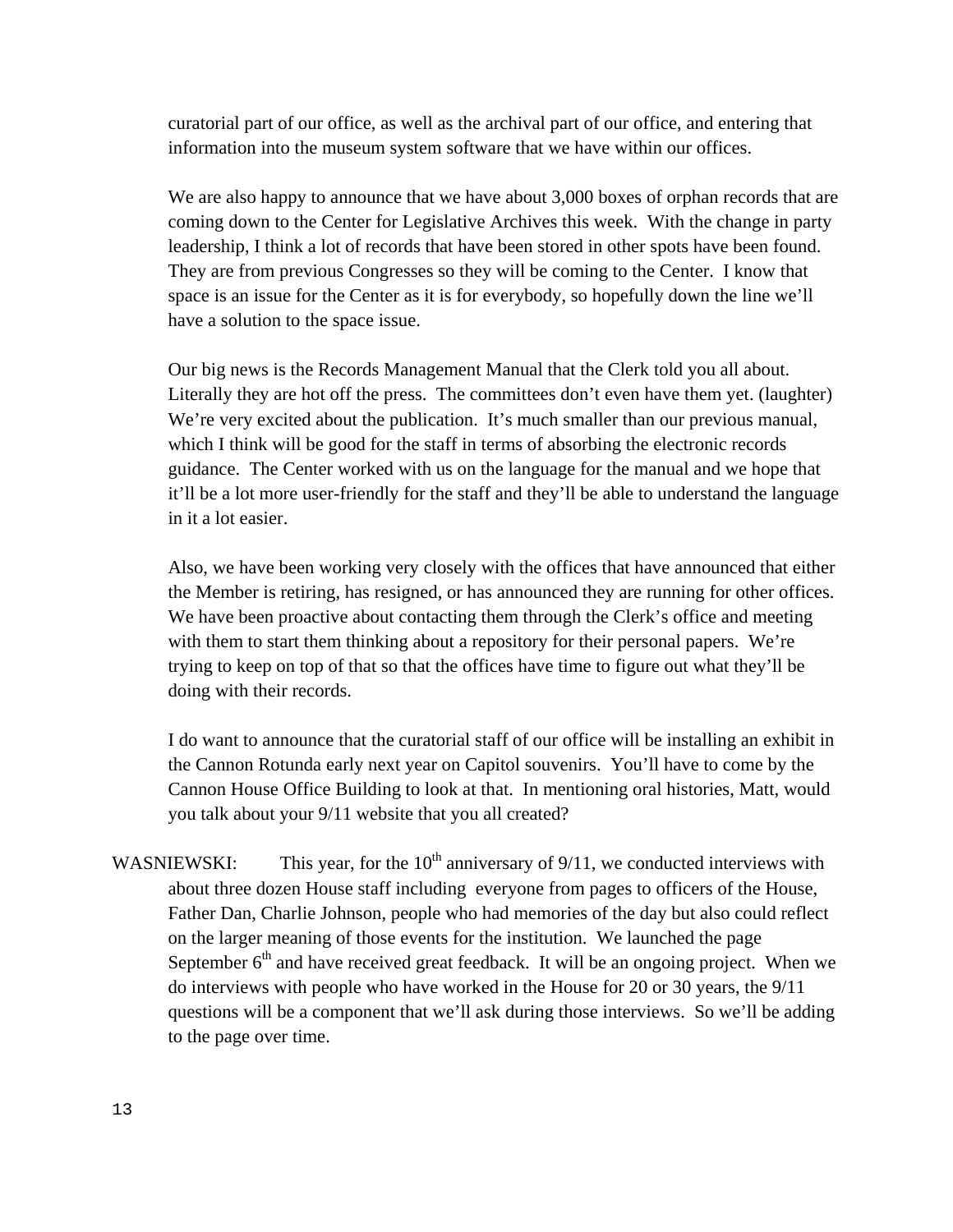REEDER: In terms of statistics since our last meeting, we've had 25 consultations with Member's offices. We've only had two with committees, but that's because we had so many in the first six months of the year with Members. We've accessioned over 290,000 pages of new records. Loans from the Center have been over 60,000 pages. Loans from us for the current two Congresses that we keep on-site are 6,750 pages, and we have sent out many empty cartons so the amount of pages coming back to us will be over 202,000 pages. I am sure that this will be increasing more as the year goes on. This concludes my report.

ERICKSON: Thank you. Anybody have any questions for Robin?

- HAAS: Nancy, if I could just give Robin an extra pat on the back. She has been very, very aggressive with our departing Member offices. As soon as they announce that they will not be running, Robin is at their door ready to go; she's been very aggressive in trying to work with Member offices to prepare for their departure.
- ERICKSON: Being aggressive is the name of the game when it comes to archiving. (laughter)
- ERICKSON: Next, Matt Fulgham will report on the status of the Next-Generation Finding Aid project.
- FULGHAM: Good morning. Thank you for the opportunity to talk about this project, which we are very excited about. To bring you up to speed from our June meeting, with the support of this Advisory Committee and the Archivist David Ferriero, one great accomplishment was the hiring of our first digital/descriptive archivist, Jacqie Ferry. She joined us in September and her expertise in digital description is a great addition to the team.

There are two main components of the descriptive project. The first is taking our existing description from finding aids that we've had for quite some time and converting it into metadata, which we put online. At the last meeting of the Advisory Committee we presented the findings from the  $75<sup>th</sup>$  Congress pilot project. We have now completed the conversion of descriptive data for the first 50 Congresses.

The second component is the  $95<sup>th</sup>$  Congress pilot project, producing a more granular description. We use the basic data in our holdings management system as a starting point. The holdings management system is a location tool with limited descriptive information. The pilot requires that we go into the records and confirm what we are finding in there and also adding to the description.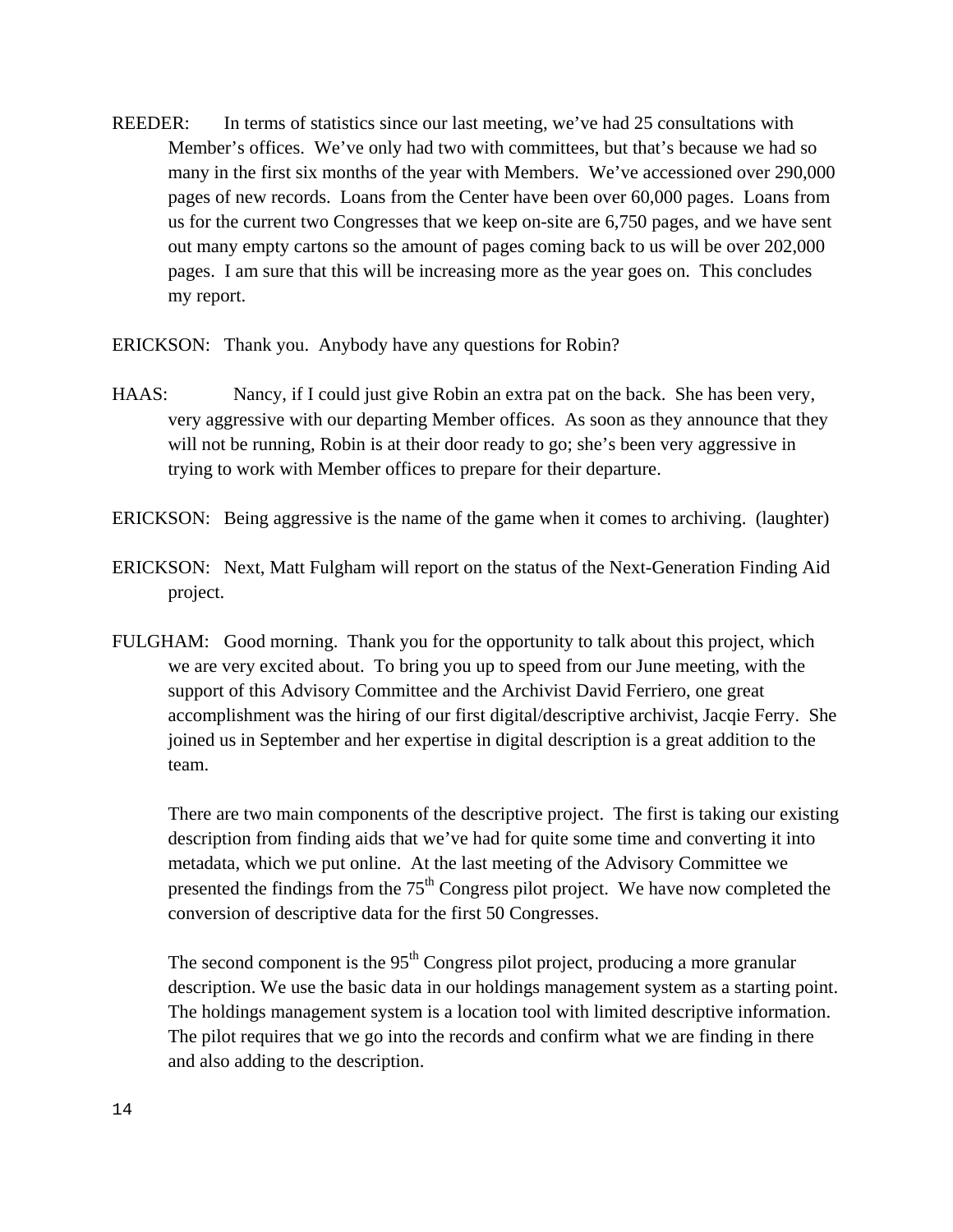I'll start with the work on the first 50 Congresses. This is the first 100 years of federal congresses from 1789 to 1889 and I am happy to report we have done the conversion of data for the first 100 years of Congress, which is very exciting. For the first 40 years there's two reviews. We do an internal review and there is a review by the folks at our Archival Record Catalogue staff, the ARC staff, who also do some follow up on that. So the first 40 years is very close to going online. We are hoping that that can be available online in January. The next phase  $-$  the 21<sup>st</sup> through the 50<sup>th</sup> Congress  $-$  the next 60 years -- we have initial description that still needs to undergo review. During this project we created more than 4,600 file-unit descriptions. And those, especially for the early congresses, are pretty close to folder-title level description. The other thing to keep in mind is that congressional records for the first 100 years represents only 6,500 cubic feet.

Now I'll talk about the 95<sup>th</sup> Congress pilot project. The records for the 95<sup>th</sup> Congress House and Senate Committees equals approximately 10,150 cubic feet. The volume for this Congress is almost twice the volume of what we have for the first 100 years. The scale of modern records is huge. We have completed the initial description for the  $95<sup>th</sup>$ Congress. We created 1,154 new file-unit descriptions for the records of this one Congress. The average descriptive file unit for this is much larger than for records of the first 100 years, which is an average of about three archival boxes. For the  $95<sup>th</sup>$  Congress, the average is 16 boxes. Our description has to undergo more review, but we're hoping we can have the 95<sup>th</sup> Congress description available early next year.

Part of our work was to try to estimate how many resources do we need to complete description for all Congresses. Since we're basing our estimate on one Congress, these estimates are fairly rough. For the finding aid conversion, especially with the hiring freeze, we will limit ourselves to existing staff. We had two part-time George Washington University students who worked a combined 20 hours a week, and we had someone last summer who helped us out who worked 40 hours a week for two months. If we were able to get that kind of support again, which we would have to do in the case of the summer student, we estimate that it would take about two-and-a-half or three years to finish the conversion of existing finding aid information into metadata descriptions that we could put online. If we could double that, we would have four students working a combined 40 hours a week and a full-time student for three months, we can cut that in half to about a year-and-a-half. The students have done a good job on this work, which is primarily the conversion of data into a new structure, measuring actual volume of records, and confirming the accuracy of information.

For the modern records survey, we estimate to complete it with existing staff in 10 to 11 years. With the addition of one professional staff member, we think we can cut the time in half to five or six years. With two, maybe down to three or four. We do recommend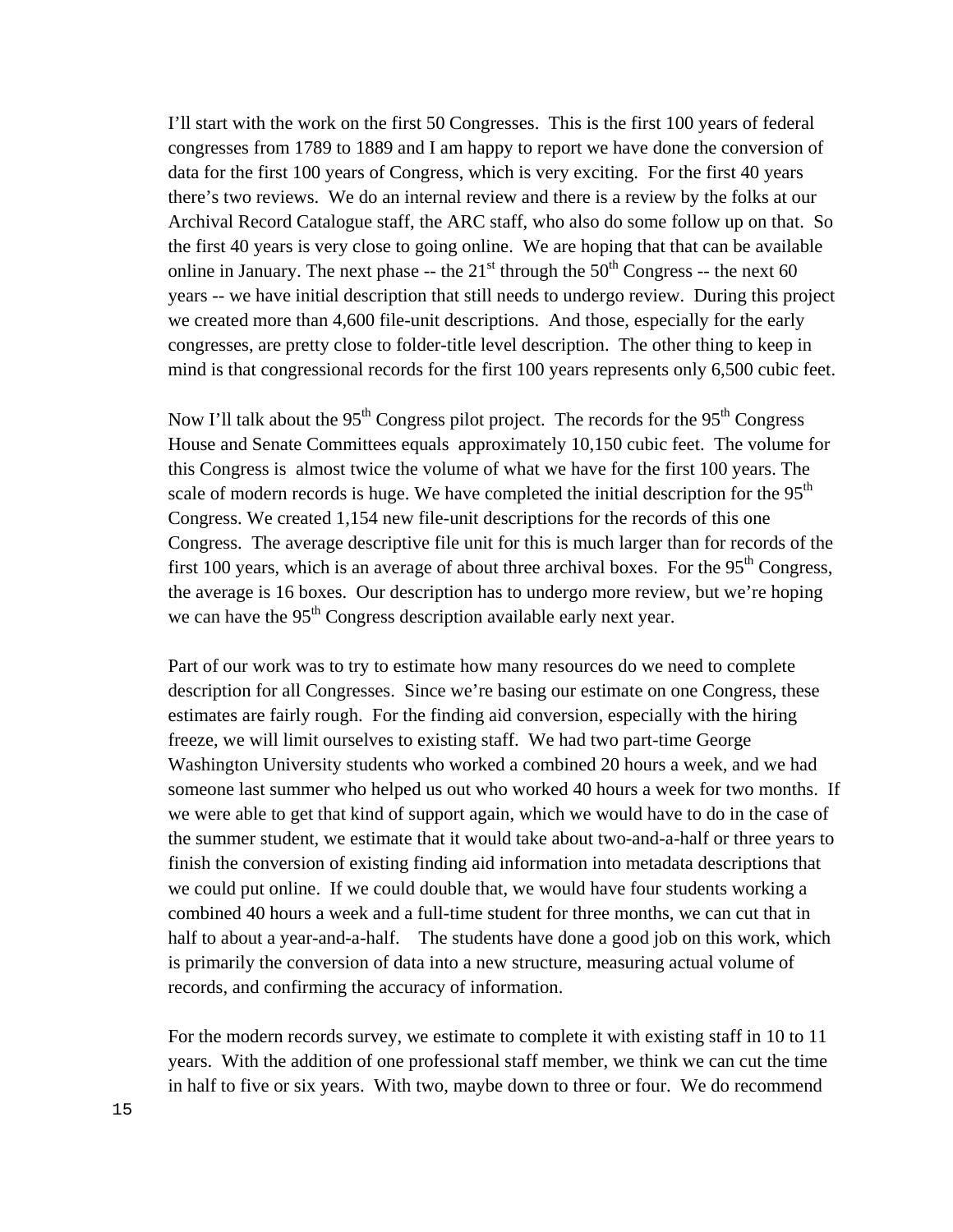professional staff versus student help because it is complex work. You really have to get a sense of the records and how they relate to other records. The learning curve for students is fairly steep on this and by the time they've learned it they're gone.

One of the other things to keep in mind is we put everybody on this project as much as we could. In fact, at this time I want to thank everybody who worked on it. Natalie Rocchio, Kate Mollan, Kris Wilhelm, Bill Davis, Tom Eisinger, Judy Adkins, Adam Berenbak, Richard McCulley, and also Rod Ross, who during this project, handled most of the reference duties. So during this time that meant other things didn't get done. Processing 9/11 Commission records, for example, which the *Wall Street Journal* . said "we're sitting on." Kris Wilhelm was surprised to hear that since she's been working really hard on those records. If other major screening projects come along, such as screening records of legislative commissions, people will have to work on these timeconsuming projects. This Next-Generation Finding Aid project is all hands on deck, and we'll try to maintain that but we know that certainly things come up that require resources.

At this time I'm welcome to answer any questions that you may have and entertain some ideas of how to promote this description and how to get the word out. We certainly do want to spread the word on this new way you can get at our records, and target communities we may want to get it out to. We're going to work with our ARC staff to find ways to present it in a very user-friendly way and try to make it specific to our records and to legislative branch materials, but we are open to any suggestions at this time.

- THOMAS: Matt, one question on the modern records that you've been working with. You said there was 16 boxes per description?
- FULGHAM: On average.
- THOMAS: On average as far as a description per volume of records?
- FULGHAM: Right.
- THOMAS: Have you thought about taking one of those and doing a folder-level description just to see what it would take to do that?
- FULGHAM: Yes, in fact, we've identified some good candidates for that and we are going to use some student as well as some other staff who work on other projects. We certainly want to do that to show the time required, because I know personal paper collections of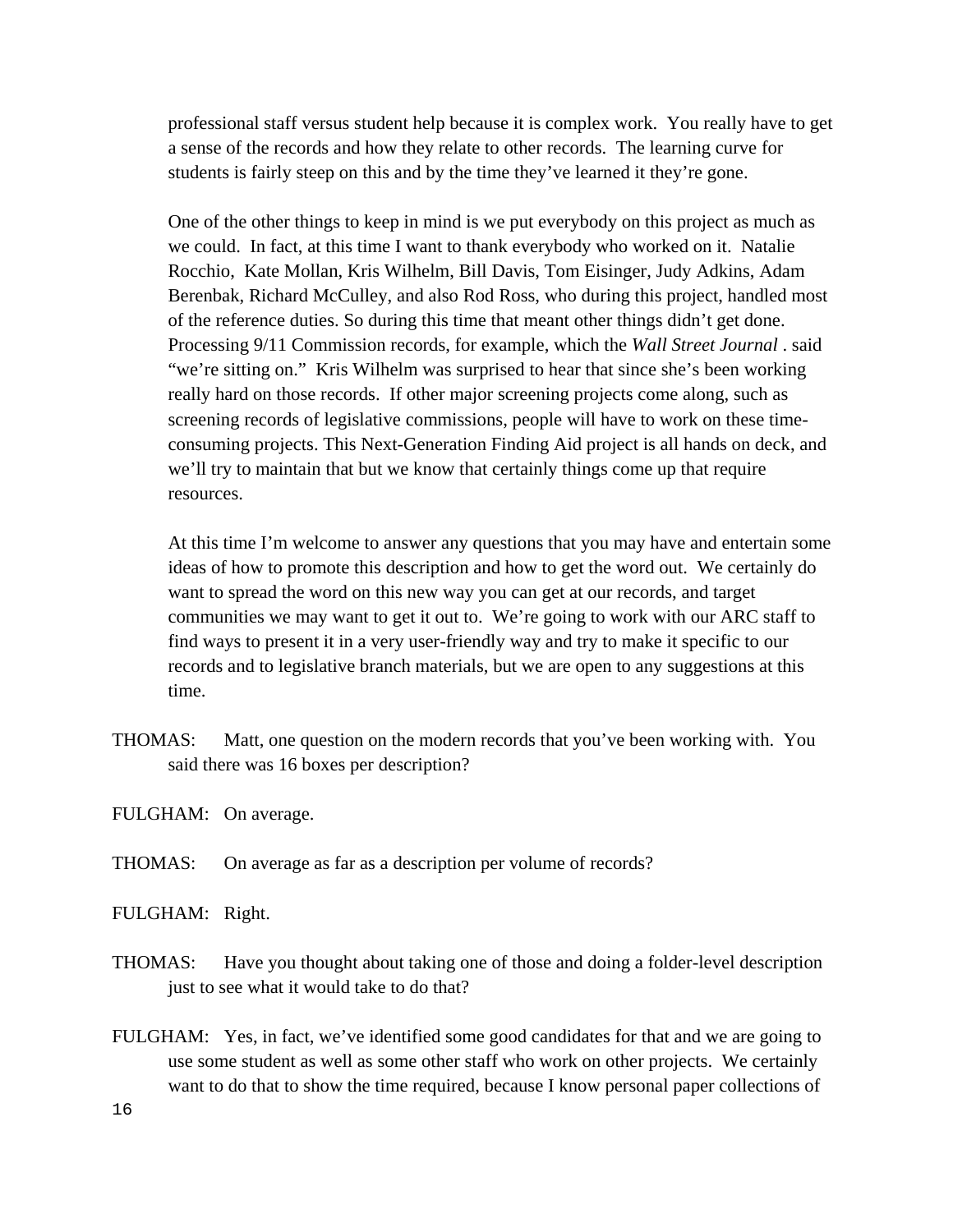former Members often is described at the folder level. We know certainly that presidential libraries description is often at the folder, if not at the item level. And so it would be good to know what resources that would take and at the next meeting we should be able to give you some estimates on that. One of the things, moving forward, that we plan to do as well is to use the exceptional paperwork that has folder title lists in the transfer paperwork and scan those and make those available as well. But it's a good suggestion and something we are planning to try to have some time estimates on how much time that would take.

- THOMAS: One thing you might consider is using volunteers for this. I've had a lot of success with that myself because it's fairly routine. Volunteers can type lists from the folders.
- FULGHAM: Absolutely. I appreciate that. We've used some in the past and that's a great suggestion.
- THOMAS: And, actually, if you get some retirees they pay attention to detail better than students.
- FULGHAM: Yes. Thanks.
- PAUL: Matt? When you said 10 years, was that to cover everything that you have in the holdings or everything that would be open in the holdings?
- FULGHAM: That is everything in the holdings.
- HUNT: Since we're gathering the data on a spreadsheet, we can collect it even if the records are closed and wouldn't be available, but it's only when that data is transferred into ARC that it's publically accessible, so we thought we should provide estimates for the entire volume as it is today.
- FULGHAM: And that's the main purpose for us to have Archivist Toolkit as a place to hold that flow of information. ARC doesn't have a storage place where you can have that descriptive information until records are open.
- HUNT: We've submitted a request to purchase and install that software through the IT Helpdesk at NARA.
- FERRIERO: And where is that request?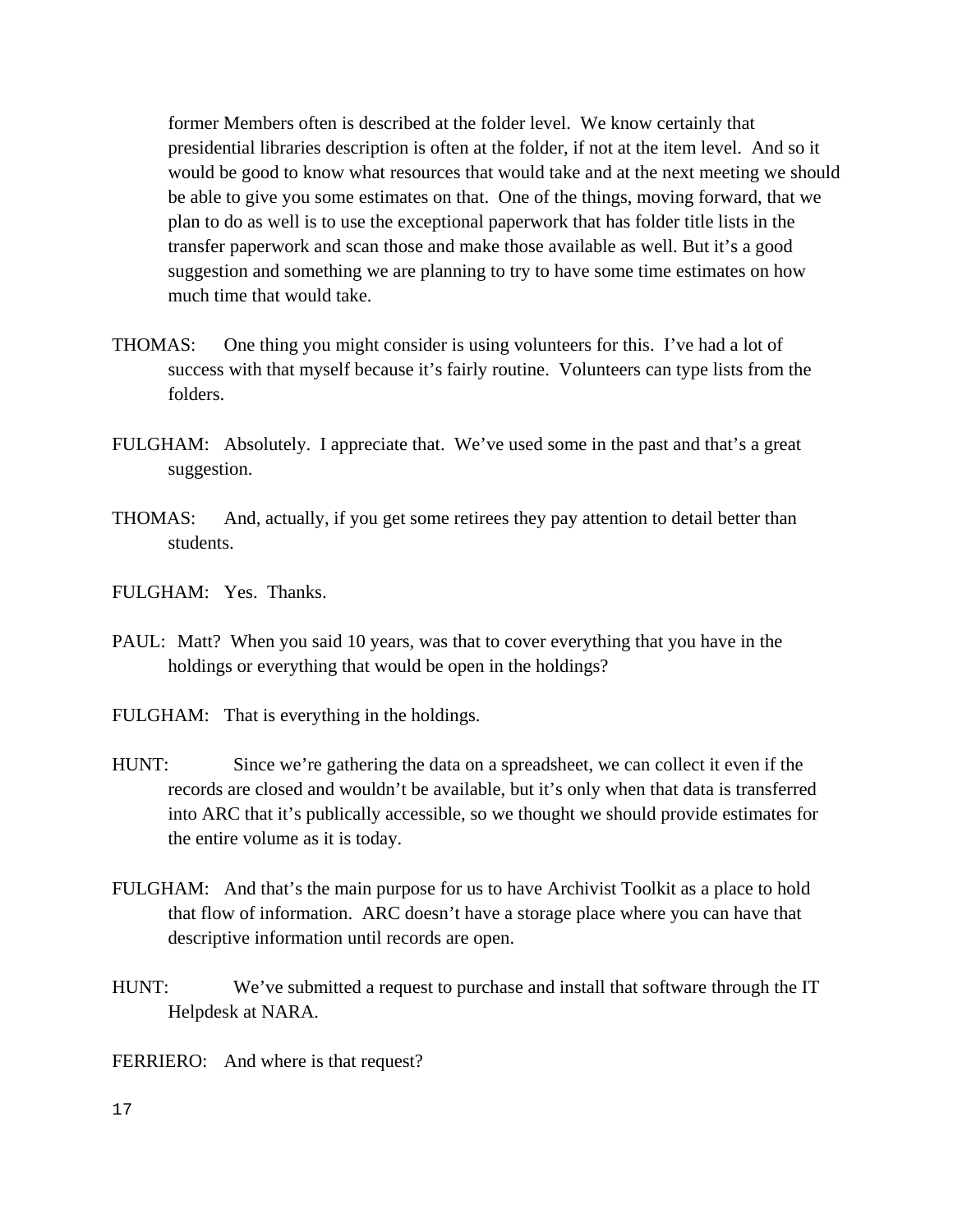- FULGHAM: It's in the hands of the folks who will be evaluating it at Archives II. I'll keep you informed on its progress.
- PAUL: You have to keep after them like we did in the Senate.
- LEON: Matt, do you have relationships with the iSchool at Maryland and at Catholic University? Is there a possibility that you can get some more skilled student volunteers?
- FULGHAM: Absolutely. We had a student last year from Maryland. I don't know if they were from the iSchool. I think that's something to keep in mind. One summer we were fortunate to have somebody in the room, Alison Trulock, a University of Michigan School of Information student, who worked a whole summer on a number of different projects. The Archives worked a lot with Michigan the last few years and we have been very active identifying some great interns. And I think they would be very helpful. If we could get graduate level students that would be best.
- LEON: Yes. That's what I'm thinking. In the context of a hiring freeze, that's your next best choice.
- FERRIERO: I had a very good meeting with the folks at Catholic about two weeks ago and they are really interested in establishing some internships.

FULGHAM: Great.

PAUL: I think we could use one, too.

- FERRIERO: This discoverability thing is of special interest to me since we know that Google is the first line of inquiry for most people; how can we ensure that our records are discoverable? Let's work on that.
- HUNT: Absolutely. And I know that Don, Karen, Robin, and Matt have expressed an interest in helping us on that front, so it should be a shared task and I'm sure Sharon would have some ideas as well.
- SHARON: Yes, I've got a few.
- FULGHAM: Thank you very much.
- HUNT: Thank you, Matt.
- 18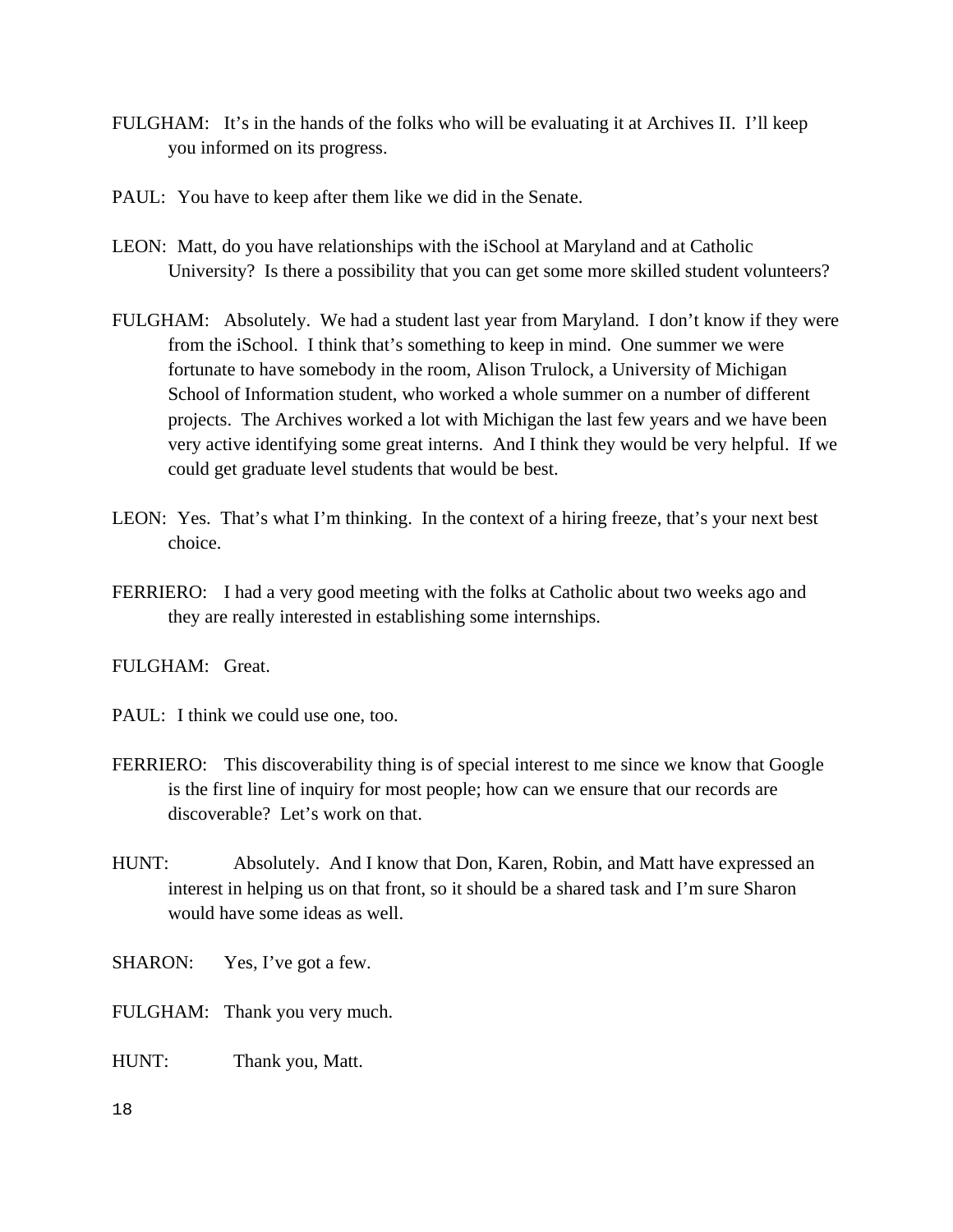#### ERICKSON: Great. Richard?

HUNT: I just wanted to point out a couple of highlights from our annual report. As you can see it's been a busy and challenging year, and I'm very proud of my staff for all that they do in so many areas and all very successfully. To start, I had a recent conversation with Bob Dallek, who I think is known to most of you, a prominent presidential historian, and he brought the Stanford in Washington students by for a Legislative Vault tour on Friday. I had met him years ago. As he came in I reintroduced myself and he looked at me and said, "You know, I think I came on one of these tours about 20 years ago with my old friend Mike Gillette." And I said, "Yes, I was probably there, too." And he said, "And I remember Mike's major mission was to make the center just like a presidential library. How are you doing on that front?"

(laughter)

HUNT: So I was able to give him the good news that we're now part of the community of presidential libraries. He then asked me, "Now where are you on the planning for construction of a building?"

(laughter)

- HUNT: He has big ideas. He's a great fan of the presidential libraries and of us as well.
- FERRIERO: Can I just interrupt you for a minute? Jim has been with us now only three-and-ahalf months, but he has become a fixture and you guys don't even know who we're talking about. Jim Gardner, who is the new head of Legislative Archives, Presidential Libraries and Museum Services, is the senior executive. I talked -- last time we met - about creating this office. Stolen from the Smithsonian and he's hit the ground running. Welcome, Jim.
- HUNT: I'm going to follow the form of my leader and present the good news and bad news. On the good news front, I feel we have made significant advances increasing the visibility of the Center on many fronts, and I think that's very important. That visibility will add value and appreciation among the people that are most important to us. Partly that stems from the progress on the Next-Generation Finding Aid. It also took a great leap forward with the research fellowship. We had so many applications from top candidates, from top universities around the country, and if we can get it approved again, I think the momentum on that front is helping to make our records known to the scholarly community.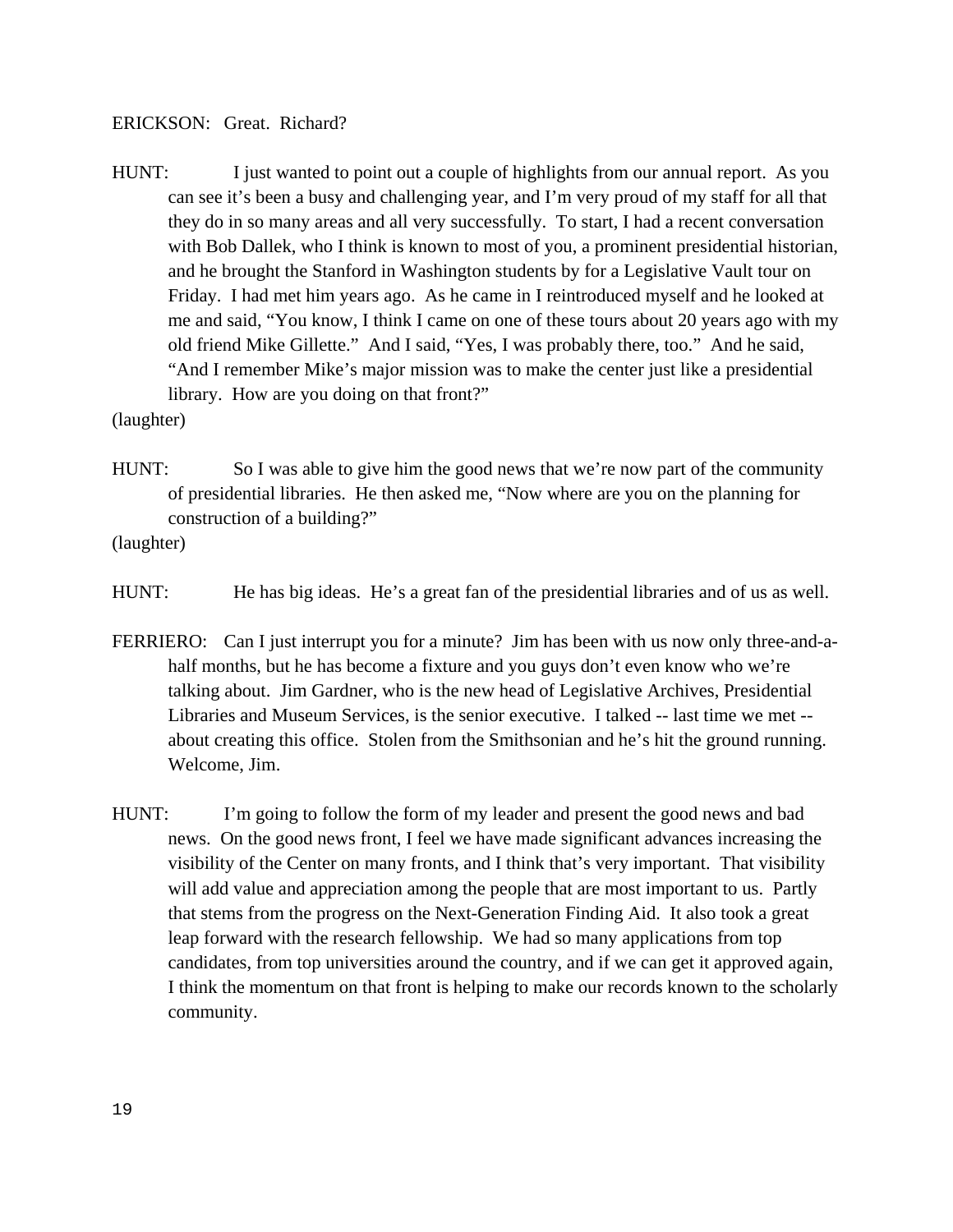The topics covered are diverse and have brought us some wonderful scholars. When they are here we take advantage and set up brownbag lunches and let them talk to staff and our friends from the Hill. These scholars are becoming part of the congressional community.

The public and educational programs we've done with partners here in Washington and in various states throughout the nation have been very well received, very highly regarded. Charlie is a great representative for the Center and the National Archives, and I think for the House and the Senate as well. He always gets rave reviews wherever he goes. So those have been, I think, our major successes and accomplishments.

On the challenges side, you will note in the report that we have not yet procured the enhanced Congressional Records Instance of ERA, but it cleared its final hurdle last week, so we have a green light and hope to procure it early 2012. The enhanced version will allow us to process a backlog that's growing because of limits on the current system. Regarding the hiring of the IT specialist, unfortunately, we did not get the set of candidates that we wanted. We fixed the position description and reposted it, but it got caught in the hiring freeze. But I will ask for an exception to see if we can get that one through.

I just want to spend a few minutes focusing from the Center's perspective on the issues of legislative branch commissions and their records. I get the feeling today that we're caught by precedence and approaches to those records of an earlier era, when legislative branch commissions were not all that exciting, and they didn't create a lot of records. It was some esoteric commission looking at some esoteric issue, and of course we can find a few feet on the shelf for records. All of that changed with the creation of the 9/11 Commission, and now a byproduct of our political situation is that some of the biggest, most contentious, most complex issues facing the nation get sent to these blue ribbon commissions. If they are legislative branch commissions, they come to the Center. When Congress creates an independent commission, it usually doesn't specify its branch status. There's been a few rare exceptions, the 9/11 Commission among them. Then there are some commissions who make that determination on their own based upon their function, their mandate, and who they report to. Most of them go undesignated and end up not at the Center but in the National Archives in the Research Services office.

Near the close of the life of a legislative branch commission, they typically, in consultation with the National Archives, our staff, and the General Counsel's staff, they exert their independent authority as an an independent agency, and as the creators of the records they determine the access restrictions that govern those records. And what they look at is what are the sensitivities of the records from whom they were borrowed or received. So if it's a Department of Defense, or CIA, or Treasury, or financial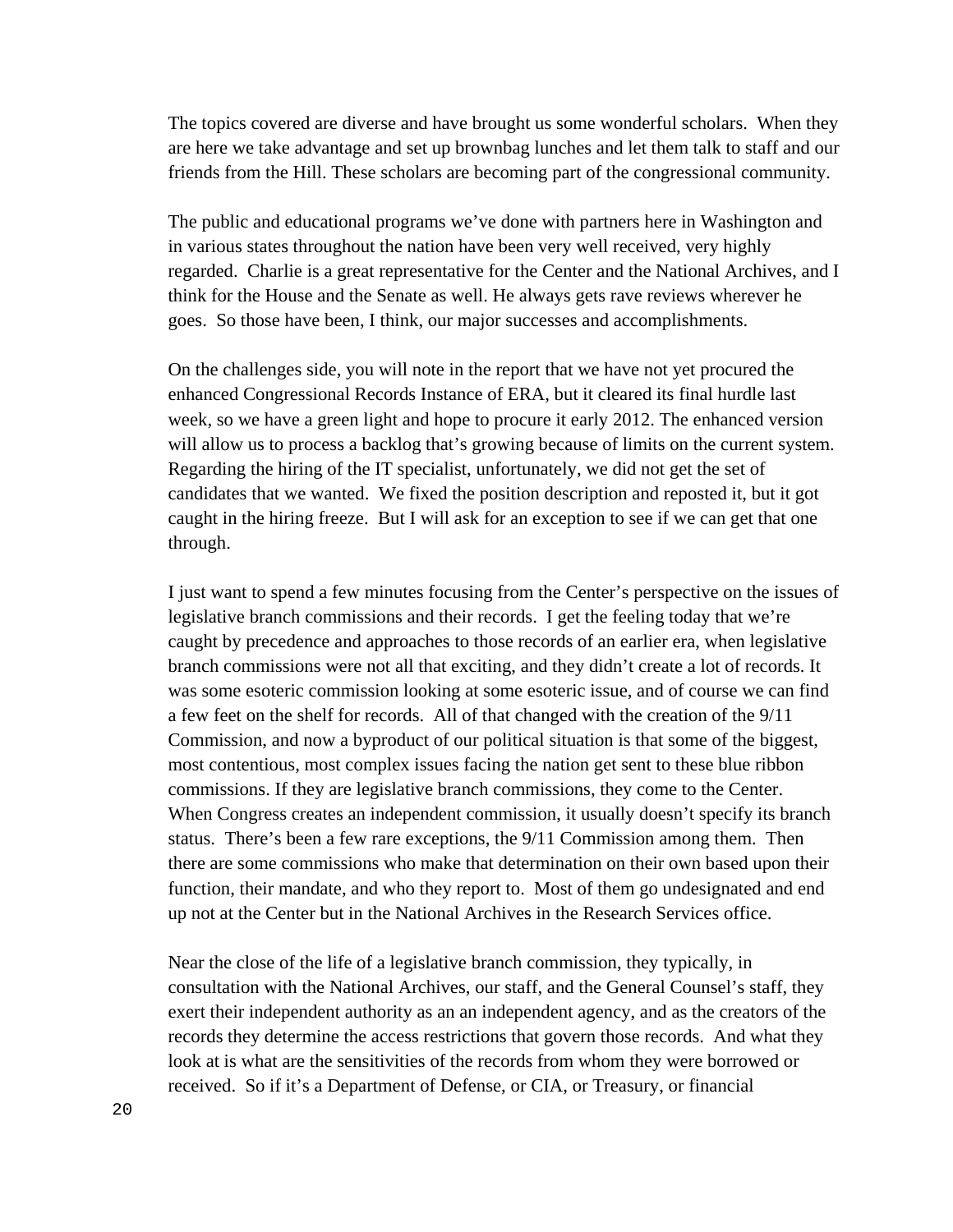institutions or corporations, they look and think about what the sensitivities and restrictions that are typically imposed by those agencies, and then attempt to reflect that in their own access restrictions and closure period. That includes guarantees to witnesses who may be in whistle blower status who come and talk to them. So they don't just pick a number out of the air, and we don't tell them what the number is. This is their considered judgment and opinion.

Over the last decade, the legislative branch commission records reflect a new paradigm. You know we are all waiting for the day when paper records are going to disappear, replaced by electronic records -- these commissions have now crossed that bridge. We have received 1,000 cubic feet of commission records from 1999 forward, but we also have 17 terabytes of electronic data, which is 70% of our electronic holdings. They are much larger than the House and Senate records that we are primarily responsible for. The impact on the Center is a significant investment of resources, staff, and time devoted to commission records because they come in immediately. The commission disappears, the records are now our property, and there are people knocking at the door for access. These include congressional committees and federal agencies that want access to these closed records for official government purposes. So whatever our priority was, whatever our commitment to the next-generation finding aid project, we have to put resources on commission records.

The shorter the closure period, the more it becomes a priority and a demand on our resources. And if it's going to be open in a short period of time, there's a lot of work to get basic intellectual control of the records so we can be responsive to requests from government agencies and future researchers. These records are complex and require lineby-line review. To date we have really just been dealing with paper, and we have a system, a protocol, and processes in place, but now most of these records are electronic. I don't really know what line-by-line review is in the electronic world, although I know they do it at the Archives, but there are other systems and staffs with expertise that is not native to the Center. We either have to develop these skills or find some other way to handle these particular records.

We live in a world where from the president and Congress, the values are transparency and open government and providing access. So the gentleman on the hook is the Archivist of the United States who is going to be asked to say, "We want these things open sooner rather than later." So we have a whole tangle of issues here from Congress creating the commissions and laying out whatever guidelines that they can, to the commissions operating and collecting records and making its independent judgment on access restrictions to the receipt at the Center. I think the committee might want to consider these issues in the new business category.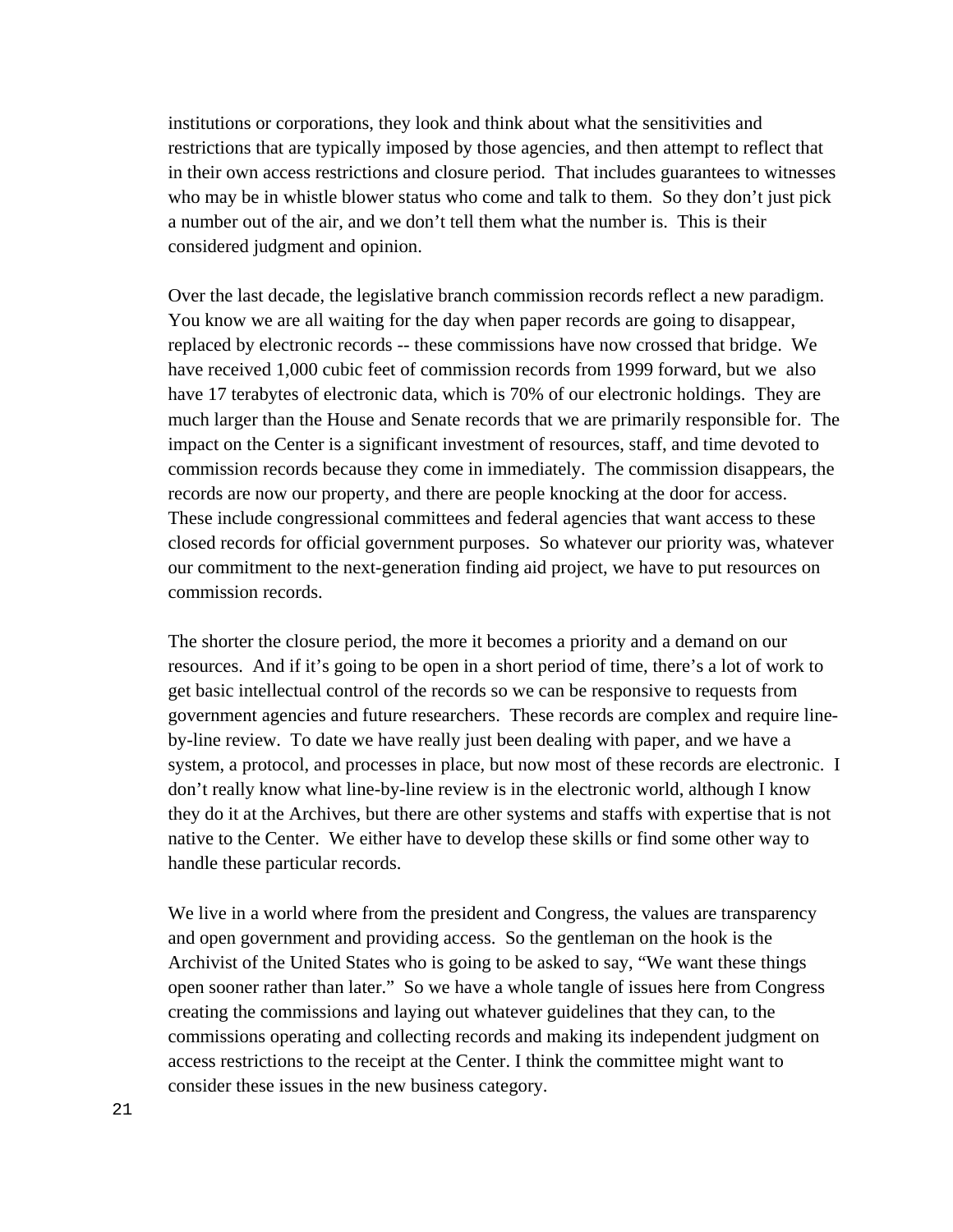- FERRIERO: How many of these commissions have an archivist on board from the beginning appointed to work with the commission so that the process from the very beginning is smoothed out and regulated in a way that that makes these issues more manageable?
- HUNT: The Commission on War-Time Contracting had an archivist, but I don't know if there have been other examples. The 9/11 Commission actually had one of those senior administrators who had served in a variety of government capacities, including at the White House, and those records were as well-managed as any records we've received from commissions. I don't know that it makes a fundamental difference to have an archivist. One of the things that we were able to do with the 9/11 Commission records is we hired that administrator for 12 to 16 months and had her on contract to consult, to find records, and to process records. In a perfect world, I would see a commission archivist, for a year or two after the commission, supported by the same funding through GSA, to come in and work and process the records at the Center. The one skill that they typically don't have is any review experience. So they are archivists in the sense of organization and finding things but, it takes a lot of training and experience to be able to make those calls and to say what we can open and what we can't. But at least they can help us find records and provide some level of access.
- RITCHIE: Richard, you said that the Archives meets with these commissions basically when they are closing down.
- HUNT: Yes.
- RITCHIE: The commissions decide what to do with their records and they make the decision about access. Would you say that it would make more sense to address this when the commissions are created, giving them some sense of what their options are, what they need to do, because by the time they are closing down, it's probably too late for them to get the kind of funding required to process their records?
- HUNT: Yes, that is a major problem. I don't know whether it has to be after some period of time when they are operating so they can actually understand what kind of records they are going to be holding so that they can make those determinations, but I thought at a minimum they should be required to post their proposed access restrictions in the *Federal Register* for public comment. So let's get the heat when the commission has to make a determination and they can then revise and change their position if they so feel. So it should come earlier in the life of the commission, absolutely.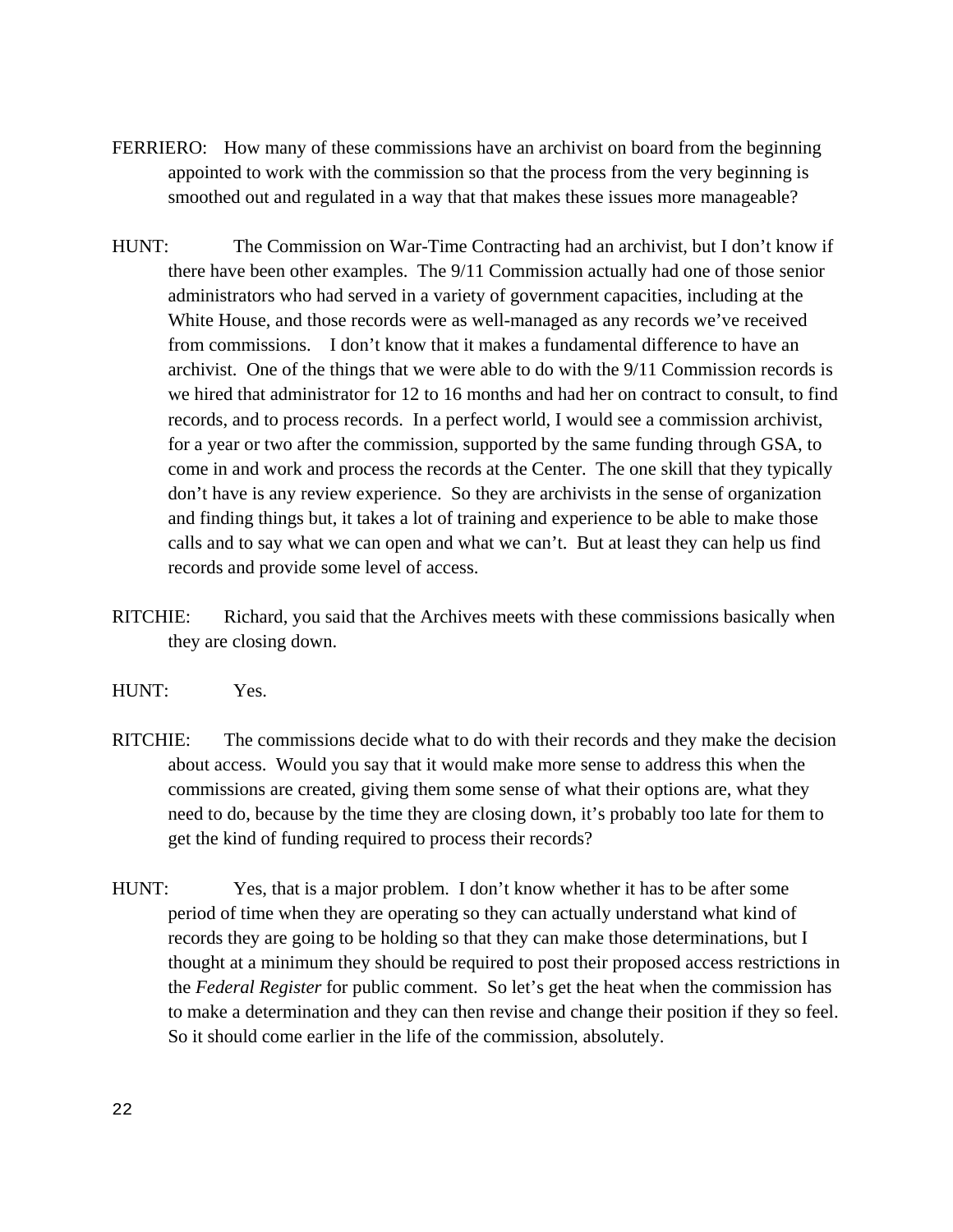- FERRIERO: It feels like it should be a process. It's not just the beginning and it's not just the end but, it's a regular kind of communication. So who in the National Archives is meeting with these folks? Is it Paul Wester's folks?
- HUNT: There are appraisal folks and when they are identified as legislative branch commissions, they call some of our staff in. They bring Bob Spangler in for electronic records and Gary Stern for legal counsel advice.
- HUNT: Matt?
- FULGHAM: It kind of varies by commission. We usually try to initiate a conversation about records management as early as we can get in there. And talk access. They usually make the access decision toward the end because then that's when they know what their body of records are. But we usually try to engage them on it. I think one of the big challenges that they face is they have huge challenges -- national challenges to address in a very short amount of time, and transfering and taking care of the records is one of the lowest things on their mind. We have, in some cases, gotten some real messes, and so we try to engage them as much as possible but we've had a few in particular that came down to the wire as far as us grabbing the records before they were locking the doors.
- ERICKSON: Is there a role for this advisory committee to make a recommendation to set-up a structure or recommendations that we could give the Congress in helping to formulate guidelines when these commissions are established with respect to records conservation.
- PAUL: Perhaps a taskforce or something should be set up to look at some options.
- ZINK: When I read about this I just gasped because I was the author of a 600-page doorstop book on presidential commissions and that's not even easy to define. And strangely enough, these commissions were required to deposit their records at the Library of Congress. It's very difficult to tell and even define what a presidential commission is. There is no real hold on the staff which is often borrowed from the private sector, at least the prominent members. I was wondering is there anything going back in time where this is discussed as an entity, a congressional commission. I mean, this is pretty much new to me. The terminology or whether it's a derived terminology; there's a fine line between what might have been termed a commission and an informal committee that would result in a committee print or something like that. I don't know how long, of course, it's a long history of presidential commissions that it's an illegal sort of delegation of authority. And if you have a commission designated specifically as a congressional commission, where is the authority for transferring records. It may assume the authority of the congressional commission in the Members' minds during the course of its evolution. I find it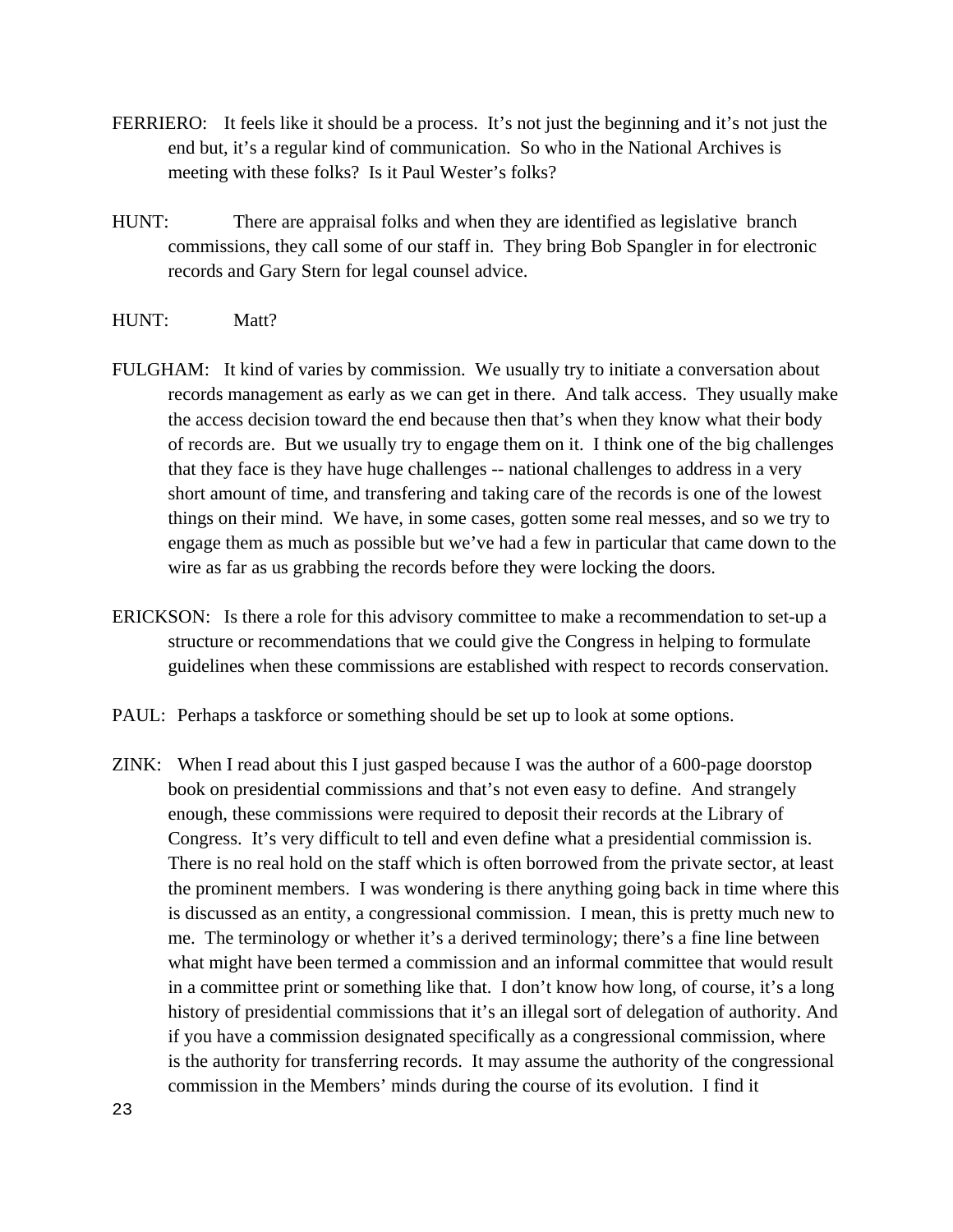fascinating from an historical perspective, let alone the records management nightmare and preservation problems this creates.

- HUNT: Yes, it's an anomalous situation and we actually tried to be proactive with the 9/11 Commission; we asked Congress to decide before you create the commission, and so they made it a legislative branch entity. What the unintended consequence was is that now they all want to be legislative branch commissions because they are not subject to FOIA while they are in existence.
- ZINK: The Federal Advisory Committee Act, on the other hand, they wouldn't be subject to that as well, which was always one of the issues with presidential commissions. This is herding cats, but there is no one in charge of even trying to herd.
- HUNT: Yes, when we were initially contacted, generally the staff and Matt and I look at the commission and 9 times out of 10 we say it's definitely not congressional, and they come back and say, "Yes, we are." So we have their records.
- FULGHAM: Well, they'll say "we were created by an act of Congress;" but so are executive branch agencies. They'll say "we report to Congress," but so do executive branch agencies. So we pushed back on a few and there's a few that we haven't gotten.
- RITCHIE: Part of this is the fact that in the past, congressional committees would have done the job; they would have had a special committee or a standing committee would have just devoted itself to it. A comparison, for instance, is the 1933 investigation of Wall Street, done by the Banking Committee. It was known as the Pecora Commission. As if the 1933 commission had been a commission but, in fact, it was a standing committee of the Senate that was operating. But today the committees are too busy with too many other events. And so that's one reason they've now delegated this to commissions and, in fact, I think Congress was very conscious of the fact that on that financial one that that was an extension of what they had done 80 years earlier but it was going to be done in a different format. The fact that they called it the Pecora Commission, and I notice a private company reprinted the public hearings from the 1930s and on the cover of the inside it says the Senate Banking Committee. On the cover of the outside it says the Pecora Commission and I think that's the trend that we're seeing. So what we're doing is really anticipating what we're likely to see coming out of Congress in the future.
- ZINK: That is very typical of many derived presidential commissions that were very popular. Going back in time, the Commission on the Olympics was disseminated widely by reprint and one of the most challenging matters as I progressed through that accumulation was definitional because you can't really create a definition of what these things are until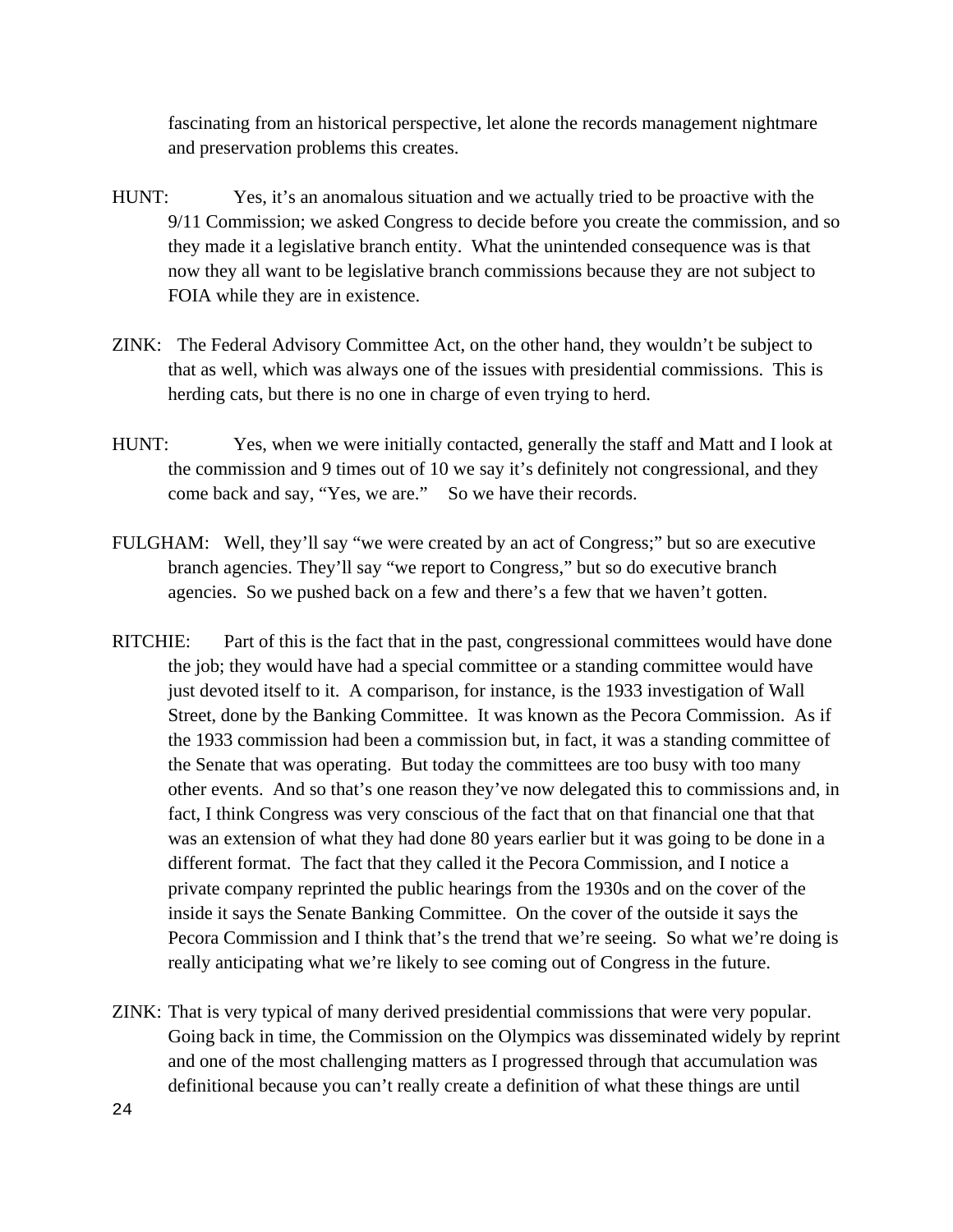you've identified a number and then start making some decisions as to what's included and what's not and how are you doing that? I mean, there are so many fine lines. If you say going forward but then you start looking back, how do you define and how do you develop these definitions?

- HUNT: There's a congressional dimension to this, and congressional authority must be exercised. We'll get information and characteristics, but I don't think much is going to emerge from that kind of analysis because I think it's going to be all over the place.
- ZINK: Well, I'm not sure that you will get that from Congress per se. I know you may wish that, but you can't really get that from the executive branch on presidential commissions either unless it's very, very explicit, which sometimes happens with executive orders but there are a number that just never reach that level.
- HUNT: It's really a question of how much can we do up front while the matters are under consideration in the House and the Senate and how much that will fix and address problems. And then I think there's a separate discussion within the National Archives. I may successfully dispose of a legislative branch commission to make it a new executive or presidential one, but it is still going to be a burden on the National Archives because it's the same set of challenges for staffs that may be more or less equipped to handle it than we are.
- FERRIERO: So these commissions are established by an act? So is it naïve to think that we could come up with standard language that has to be in every one of these acts around records?
- HAAS: I don't think it's naïve. In the House it's something we struggled with for a long time. There is no standardized language for establishing these commissions, so I think that what I'm hearing from this group is there's multiple areas where we might be able to have some input into the process early on. If we could develop some language that legislative counsel in the House and Senate would be willing to support, I think that is something we could look at and see whether or not we can influence that. To Matt's point, when these commissions are being set up, the last thing they are thinking about is what they are doing with their records. You know, they have something in front of them that they are tasked to do and a very short time to make that happen, so the fact that you all are able to get in and have those conversations I think is a big deal already, but I think that's what we need to look at and to the secretary's point, do we need to develop some areas or some guidance for these groups that when they are established that we already have some guidance that they need to look to are some things I think we should think about.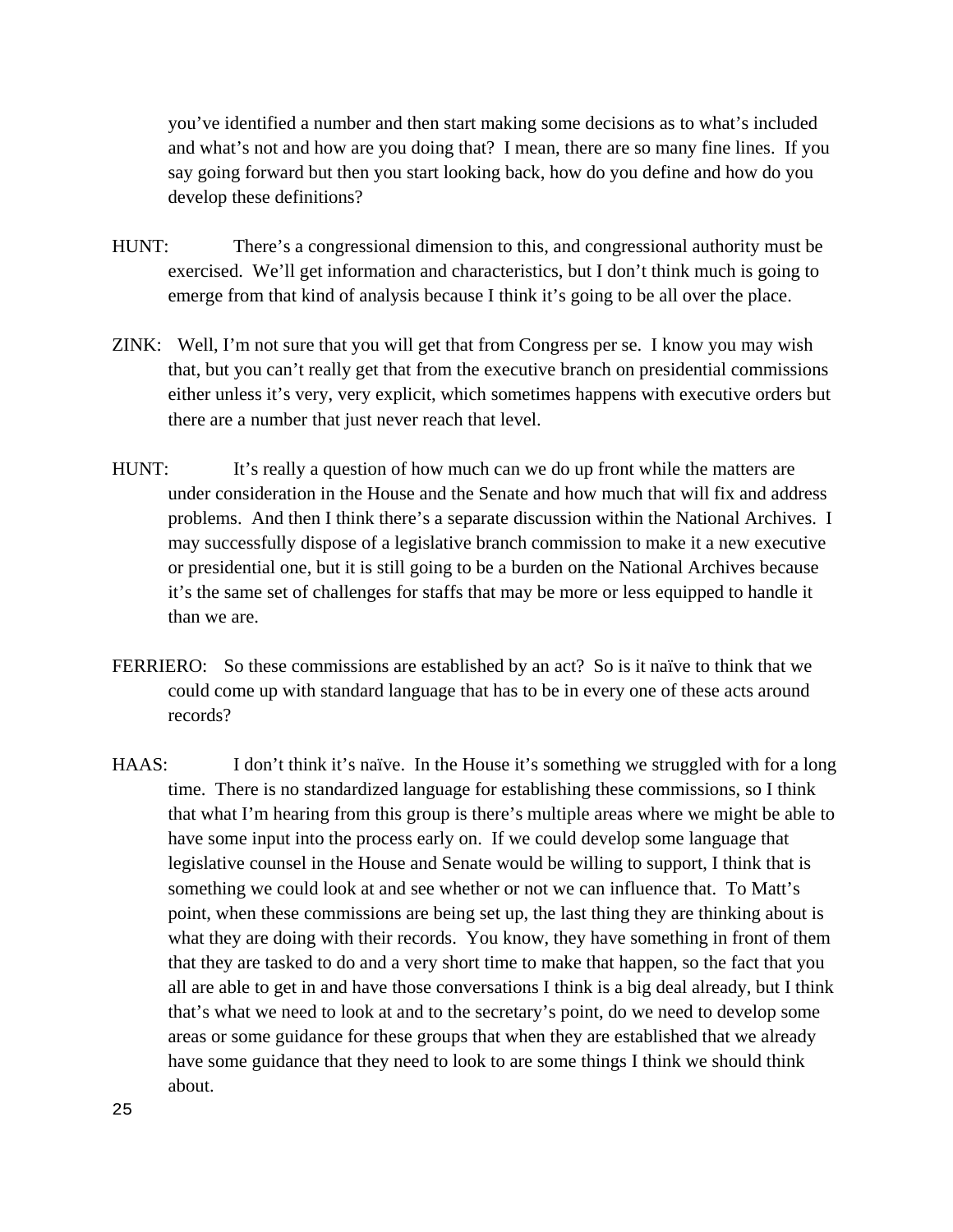- ERICKSON: And I can predict that other stakeholders, such as our respective oversight committees, would be helpful in this role in developing guidelines. So any comments on the idea of having this committee recommend the creation of a taskforce that we could assemble to provide a list of recommendations or guidelines for the creation of legislative commissions?
- ERICKSON: Don, did you have anything else to add?
- RITCHIE: I was thinking that part of this issue really comes down to budget and that's why you've got to get it into the very beginning because when Congress is creating a commission and is appropriating the funds to support it, you have got to include it, right from the start, funds for archiving and records management. Once that's there, once you have some personnel on board, then a lot of these other problems will work themselves out. That's one reason I do think that the taskforce has got to address the front end of the process to influence things and so these commissions will have various options to consider. There are ways that these issues can be either immediate issues -- the 9/11 Commission has a five-year access restriction, which is remarkably short -- or you can follow the pattern of the House and the Senate, which open their records after 20 and 30 years and in some cases after 50 years in which case, the financial side of the burden of the resources isn't really called to the fore. And so at least if we can work that in, if the taskforce can begin to draft some language for all of that, then these commissions when they get started will understand that the decisions are theirs to make but there are consequences for these decisions and they are going to be responsible for some of those consequences.
- ZINK: Knowing how difficult this was I recognize that you're facing an incredible variation of entities that are not all commissions in some respects.
- FULGHAM: Yes, we have commissions, and we have the congressional oversight panel to oversee the spending of TARP money. There are probably other ones that are out there that are maybe not coming to us. I'm unaware of that possibility and it may be an agencywide challenge since commissions are sometimes hard to catch, frankly. Everyone remembers the Millenial Housing Commission?

(laughter)

FULGHAM: We had a call on Monday that said, "Hi, we're a commission. We're going out of business Friday. I'm the last person in the office. Can you come get our records?" Which we did. So they can be hard. We try to monitor them and I have Kris Wilhelm on my staff scan the newspaper for anything, any new commissions being created to try to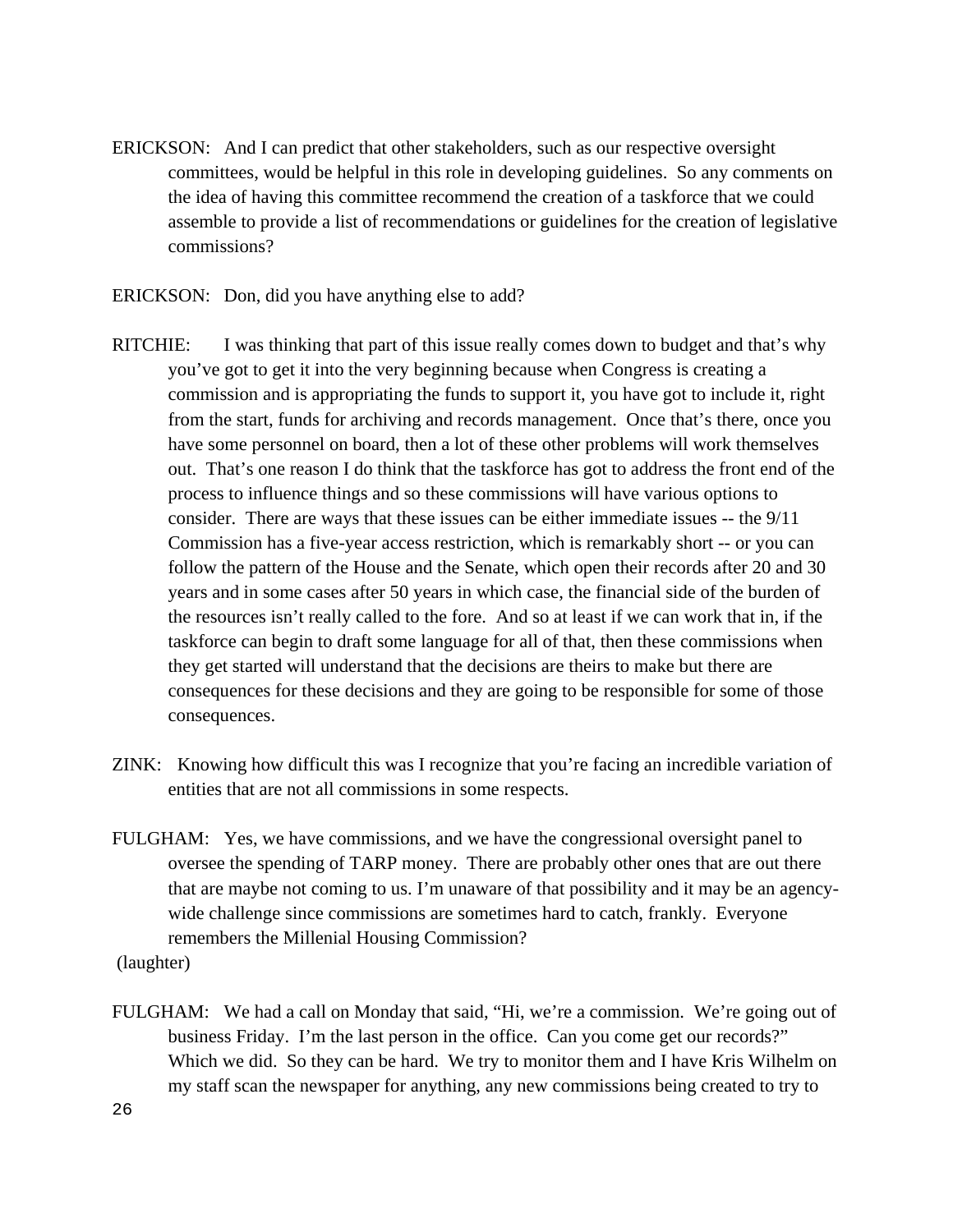get it on the radar, try to determine if it might be legislative, pass it along to our folks in records appraisal who do a similar thing, but some of them are hard to catch. If I could speak to what Don said, one thing also is there is a provision built into most of these, and I would have to check the legislation, but they have a period of shutdown. Maybe it wouldn't be too difficult to add a provision that when your final report is due, 60 days before that date you have to finish all your administrative responsibilities, maybe something could be tied to records. The problem we've encountered in a few cases is they've used most of that time to finish their work. (laughter) So their shutdown, in at least one case, was down to about two days and we kept calling them and calling them trying to get in the door before the doors were locked; so that might be an opportunity to pursue as we move forward.

- BIRDWHISTELL: And it would be nice to get the financial support built-in regardless of how long the access restrictions are, wouldn't it? You are just talking about having a backlog you inherit with each commission.
- ZINK: Well, the financial support of some presidential commissions has come from the private sector. It's not necessarily a trigger for some of the lesser ones, so even private sector offices, private sector donated time, is a challenge.
- ERICKSON: So do we want to entertain a motion for the creation of a taskforce, and we would designate our respective Senate and House designees working with Richard's folks to develop guidelines to assist Congress in the creation of legislative commissions?

FERRIERO: So moved.

ERICKSON: Second?

# VOGT: Second.

M: Second.

ERICKSON: All right. Call the question. We have agreement to create the taskforce say aye. Nay? It has passed, so more work for us. (laughter)

M: And let's not forget the records of this taskforce. (laughter)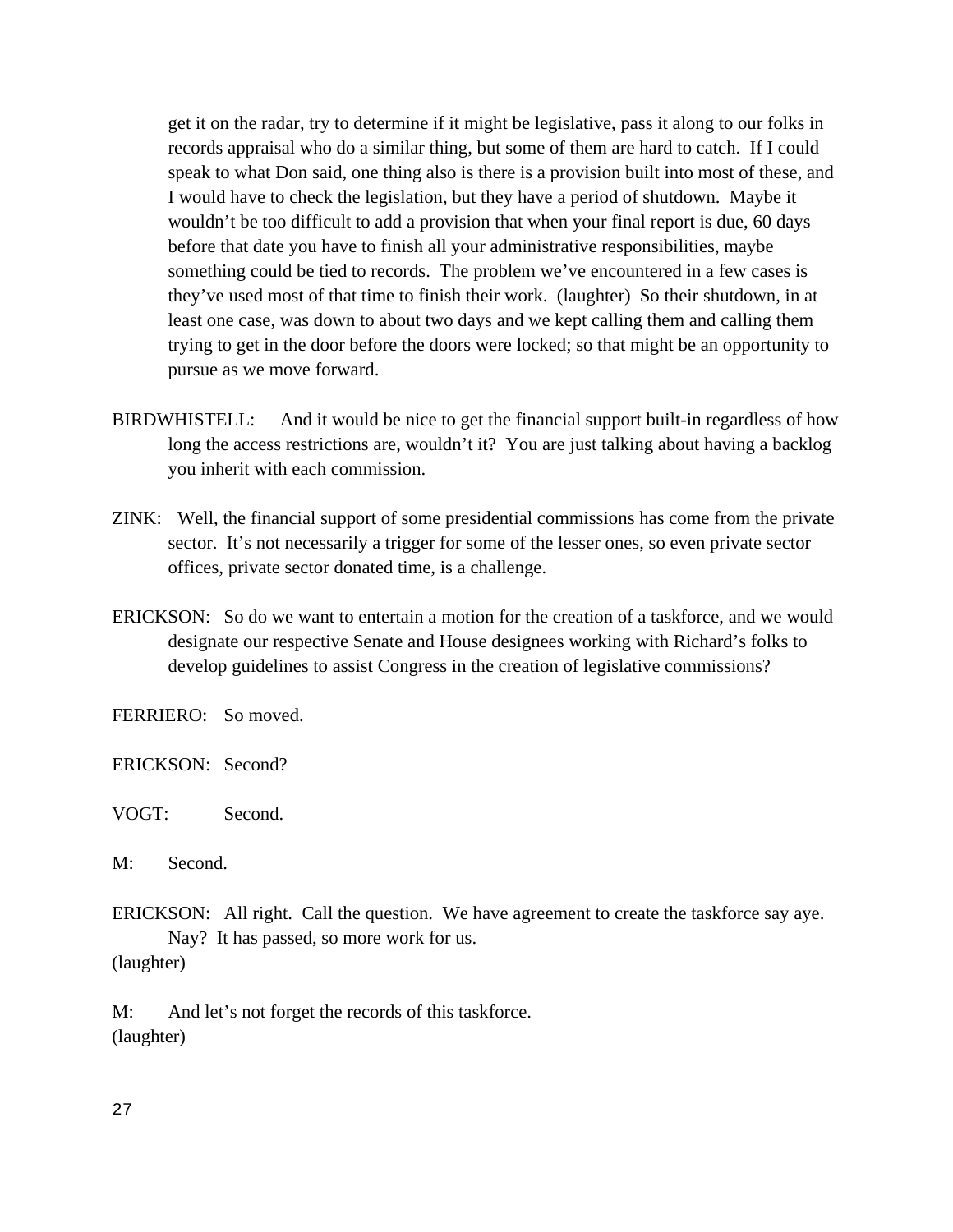- ERICKSON: All right. The last item on our agenda. Other current issues and new business. Anything else to add?
- RITCHIE: Do we need a motion on creating the taskforce for the final report at the end of this year?

ERICKSON: Yes, we do.

ERICKSON: This is a motion to create a taskforce for the report that we are mandated to compile. That is a statutory mandate and the Clerk and I will work on that report and have a draft ready for our next meeting, our spring meeting. Could we entertain a motion to create this taskforce to compile the report?

FERRIERO: So moved.

ERICKSON: Second?

LEON: Second.

M: Second.

ERICKSON: Question: do we have approval to create the taskforce for the compilation of our next statutory report? Any nays? It has passed. More work but we look forward to that. (laughter)

- ERICKSON: All right. If there is no other new business, we will conclude this meeting and, again, I really appreciate everyone's participation. I always come away from these meetings knowing that we have a lot more work to do, but I always return to my office energized by the enthusiasm of this committee and the real progress we have made in an incredibly short period of time. I remember not too long ago our general throwing up our hands on electronic records, and I think we've really made some incredible progress and I appreciate all the stakeholders who are involved in this advisory committee.
- HUNT: I would just like to recognize our old friend Mr. Bob Spangler before we adjourn. The one silver lining in losing Ashley is that we have been able to borrow Bob for significant projects.

ERICKSON: All right.